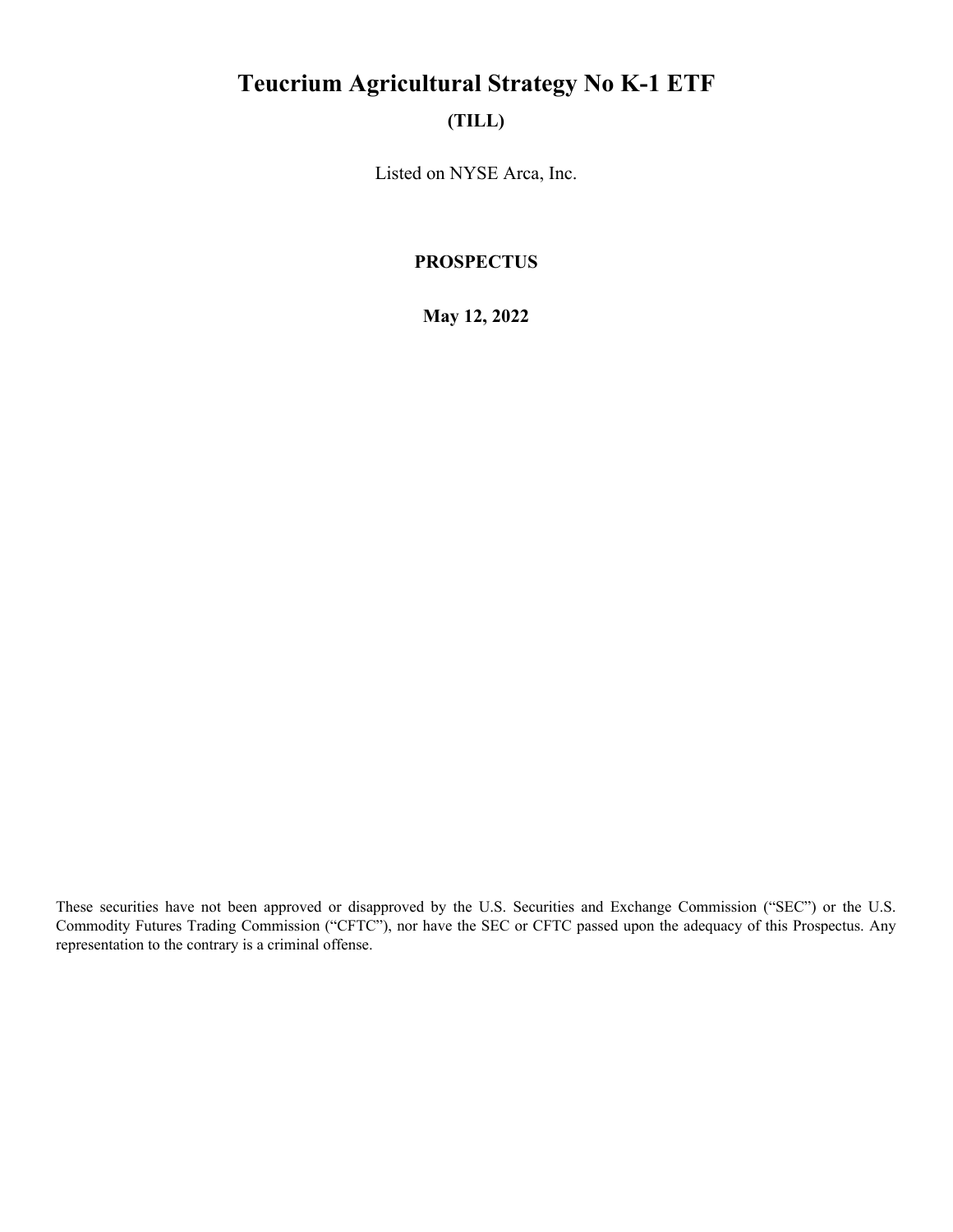# **Teucrium Agricultural Strategy No K-1 ETF**

## TABLE OF CONTENTS

| Fund Summary                                     | 3  |
|--------------------------------------------------|----|
| Additional Information about the Fund            | 11 |
| Portfolio Holdings Information                   | 17 |
| Management                                       | 17 |
| <b>Investment Adviser</b>                        | 17 |
| Management of the Subsidiary                     | 18 |
| Portfolio Managers                               | 18 |
| How to Buy and Sell Shares                       | 19 |
| <b>Book Entry</b>                                | 19 |
| Frequent Purchases and Redemptions of Shares     | 19 |
| Determination of NAV                             | 19 |
| Fair Value Pricing                               | 19 |
| Investments by Registered Investment Companies   | 20 |
| Delivery of Shareholder Documents - Householding | 20 |
| Dividends, Distributions, and Taxes              | 20 |
| Distribution                                     | 22 |
| Premium/Discount Information                     | 23 |
| <b>Additional Notices</b>                        | 23 |
| <b>Financial Highlights</b>                      |    |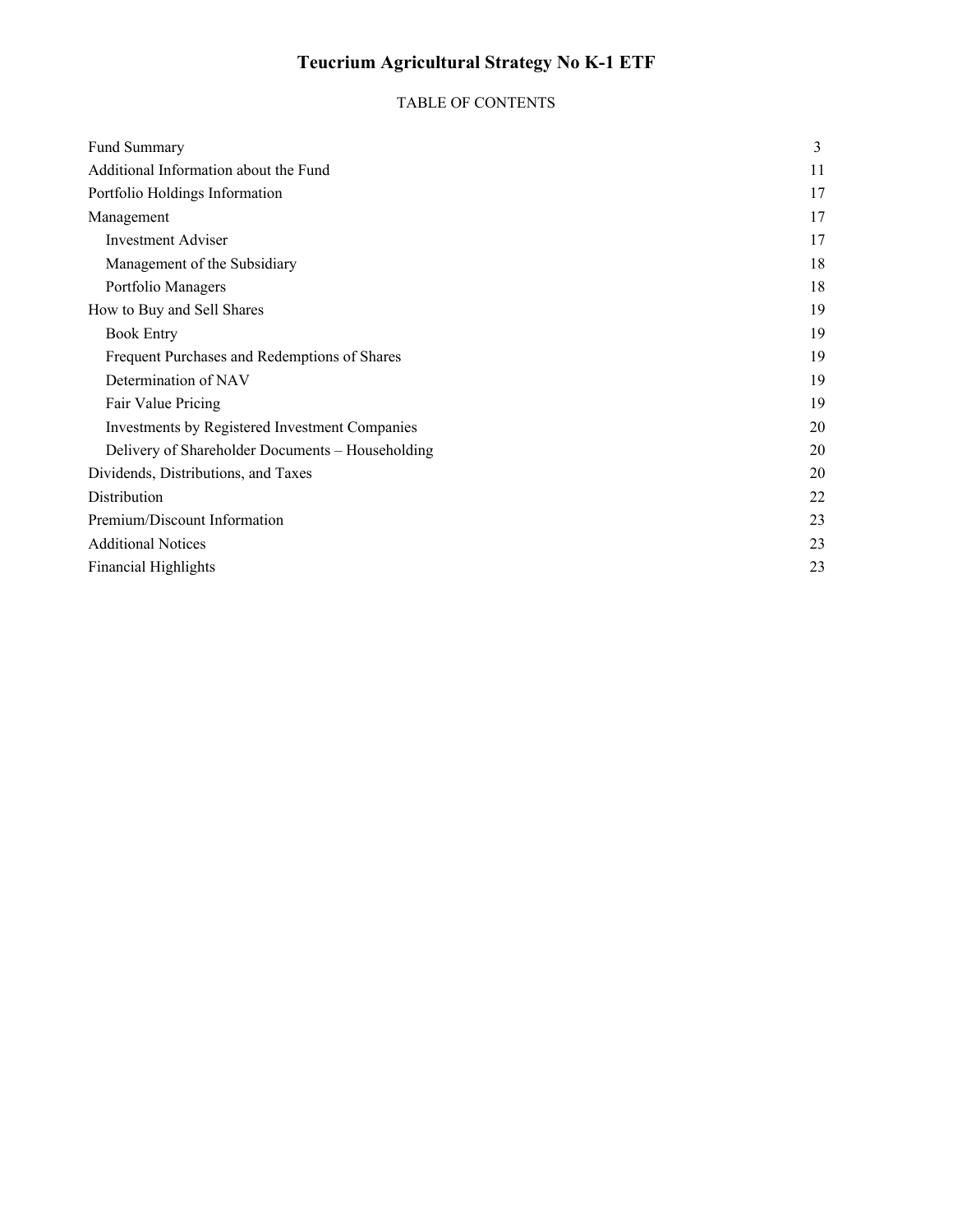#### **FUND SUMMARY**

#### **Investment Objective**

The Teucrium Agricultural Strategy No K-1 ETF (the "Fund") seeks capital appreciation.

#### **Fees and Expenses of the Fund**

This table describes the fees and expenses that you may pay if you buy, hold, and sell shares of the Fund ("Shares"). **You may pay other fees, such as brokerage commissions and other fees to financial intermediaries, which are not reflected in the table and Example below.**

| <b>Shareholder Fees (fees paid directly from your investment)</b>                 | None     |
|-----------------------------------------------------------------------------------|----------|
| <b>Annual Fund Operating Expenses</b>                                             |          |
| (expenses that you pay each year as a percentage of the value of your investment) |          |
| Management Fee <sup>1</sup>                                                       | $1.49\%$ |
| Distribution and/or Service (12b-1) Fees                                          | $0.00\%$ |
| Other Expenses <sup>2</sup>                                                       | $0.00\%$ |
| <b>Total Annual Fund Operating Expenses</b>                                       | 1.49%    |

<sup>1</sup> Teucrium Investment Advisors, LLC (the "Adviser"), the Fund's investment adviser, has contractually agreed to waive the management fee it receives from the Fund in an amount equal to the management fee paid to the Adviser by the Subsidiary (defined below). The agreement may be terminated by the Adviser at the conclusion of any one-year term or by the Fund's Board of Trustees at any time, and when the Adviser ceases to serve as such.

<sup>2</sup> Estimated for the current fiscal year.

#### **Example**

This Example is intended to help you compare the cost of investing in the Fund with the cost of investing in other funds. The Example assumes that you invest \$10,000 in the Fund for the time periods indicated and then redeem all of your Shares at the end of those periods. The Example also assumes that your investment has a 5% return each year and that the Fund's operating expenses remain the same. The Example does not take into account brokerage commissions that you may pay on your purchases and sales of Shares. Although your actual costs may be higher or lower, based on these assumptions your costs would be:

**1 Year** \$152 **3 Years** \$471

#### **Portfolio Turnover**

The Fund pays transaction costs, such as commissions, when it buys and sells securities (or "turns over" its portfolio). A higher portfolio turnover rate may indicate higher transaction costs and may result in higher taxes when Shares are held in a taxable account. These costs, which are not reflected in the Total Annual Fund Operating Expenses or in the Example, affect the Fund's performance. Because the Fund is newly organized, portfolio turnover information is not yet available.

#### **Principal Investment Strategies**

The Fund is an actively managed exchange-traded fund ("ETF") that seeks capital appreciation by investing primarily in agricultural commodities futures contracts traded on the Chicago Board of Trade ("CBOT") or Intercontinental Exchange Inc. ("ICE"). The Fund's portfolio holdings will consist of four commodities futures holdings, one in each of the following commodities: corn, wheat, soybeans, and sugar (each a "Component Futures Contract"). The portfolio will be rebalanced, generally on a monthly basis, in order to maintain approximately a 25% allocation of the Fund's assets to each Component Futures Contract. Unlike many other commoditybased exchange-traded products, the Fund will not issue its shareholders a Schedule K-1 for tax reporting purposes, which can increase the complexity of a shareholder's tax reporting. Instead, the Fund is designed to be taxed as a conventional mutual fund and will issue a Form 1099 to its shareholders for tax reporting purposes. A consequence of the Fund's tax status is that it generally is limited to obtaining its exposure to the Component Futures Contracts through the Fund's Subsidiary, which is discussed in more detail below.

The Fund will invest indirectly, via the Subsidiary, in commodity futures, which are standardized futures contracts on commodities traded on the CBOT or ICE. As the futures contracts approach expiration, they may be replaced by similar contracts that have a later expiration. This process is referred to as "rolling." Futures holdings will not be rolled on a predetermined schedule. Instead, prior to becoming the new spot month, holdings will be rolled within the same commodity into a position on the futures curve that in the opinion of the Adviser generates the most optimal yield under prevailing market conditions. At times, commodities futures with a longer term to expiration may be priced higher than commodities futures with a shorter term to expiration, which is known as "contango." The Adviser generally will attempt to minimize the negative impact from rolling commodities futures that are in contango when possible as doing so would result in the Fund selling the expiring contract at a lower price and buying a longer-term contract at a higher price, producing a negative roll yield. Conversely, commodities futures with a longer term to expiration may be priced lower than commodities futures with a shorter term to expiration, known as "backwardation." Rolling commodities futures in backwardation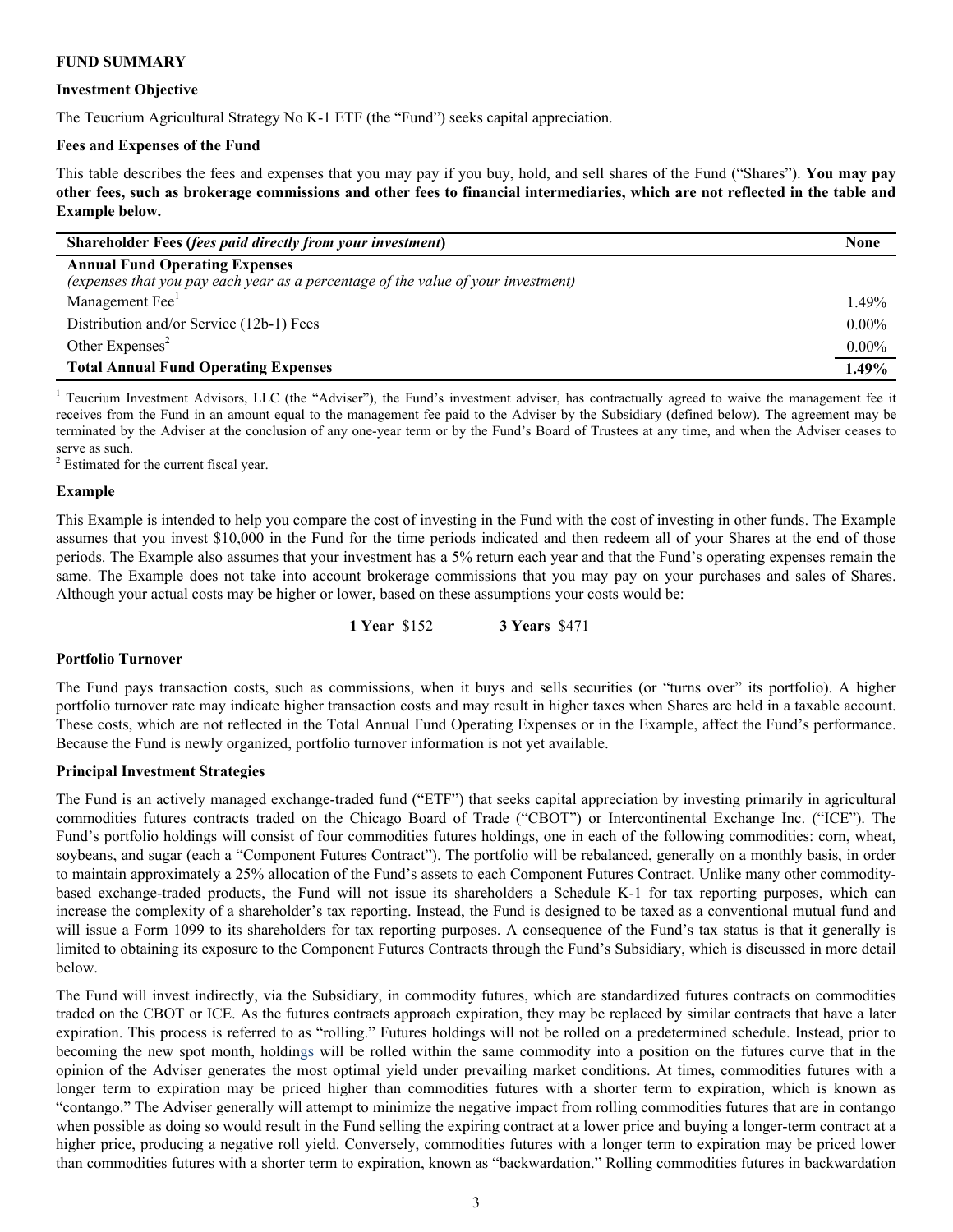generally involves selling an expiring contract at a higher price and buying a longer-term contract at a lower price, producing positive roll yield. However, there can be no guarantee that such a strategy will produce the desired results.

The Fund expects to gain exposure to commodities futures by investing in a wholly-owned subsidiary of the Fund organized under the laws of the Cayman Islands (the "Subsidiary"). The Adviser also serves as the investment adviser to the Subsidiary. The Fund's investment in the Subsidiary is intended to provide the Fund with indirect exposure to commodities futures within the limits of current federal income tax laws applicable to investment companies such as the Fund, which limit the ability of investment companies to invest directly in commodities futures. The Subsidiary has the same investment objective as the Fund, but it may invest in commodities futures to a greater extent than the Fund. Except as otherwise noted, for purposes of this Prospectus, references to the Fund's investments include the Fund's indirect investments through the Subsidiary. Because the Fund intends to elect to be treated as a regulated investment company ("RIC") under the Internal Revenue Code of 1986, as amended (the "Code"), the size of the Fund's investment in the Subsidiary generally will be limited to 25% of the Fund's total assets, tested at the end of each fiscal quarter.

Although the Fund does not seek leveraged returns, investing in the Component Futures Contracts may have a leveraging effect on the Fund. The Fund will invest in cash, cash-like instruments and/or high-quality securities (collectively, "Collateral"). The Collateral may consist of: (i) U.S. Government securities, such as bills, notes and bonds issued by the U.S. Treasury; (ii) money market funds; and/or (iii) corporate debt securities, such as commercial paper and other short-term unsecured promissory notes issued by businesses that are rated investment grade or determined by the Adviser to be of comparable quality. Such Collateral is designed to provide liquidity, serve as margin or otherwise collateralize the Fund's investments in Component Futures Contracts and other commodities-related investments. Cash and cash equivalents may include short-term Treasury bills, money market funds, demand deposit account, and commercial paper.

The Adviser may determine to modify the extent of the Fund's exposure to agricultural commodities in response to extreme market conditions, as determined in the sole discretion of the Adviser, and to avoid exceeding any position limits applicable to agricultural commodities futures, including the Component Futures Contracts, established by the CBOT, ICE, or the CFTC. These position limits may hinder the Fund's ability to enter into the desired amount of Component Futures Contracts at times. Because the Fund is new, it does not anticipate that the CBOT or ICE position limits will adversely affect the Fund's ability to seek its target exposure until the Fund's assets under management grow significantly. Any determination to modify the Fund's exposure to agricultural commodities may cause the Fund to liquidate its Component Futures Contracts holdings at disadvantageous times or prices, potentially subjecting the Fund to substantial losses, and prevent the Fund from achieving its investment objective. There can be no assurance that the Fund will be able to achieve or maintain the target exposure.

The Fund is classified as a "non-diversified" investment company under the Investment Company Act of 1940, as amended (the "1940 Act") and, therefore, may invest a greater percentage of its assets in a particular issuer than a diversified fund. The Fund will not concentrate its investments (*i.e.*, hold more than 25% of its total assets) in any industry or group of related industries. The Fund, however, may invest more than 25% of its total assets in investments that provide exposure to agricultural commodities.

#### **Principal Investment Risks**

The principal risks of investing in the Fund are summarized below. The principal risks are presented in alphabetical order to facilitate finding particular risks and comparing them with those of other funds. Each risk summarized below is considered a "principal risk" of investing in the Fund, regardless of the order in which it appears. As with any investment, there is a risk that you could lose all or a portion of your investment in the Fund. Some or all of these risks may adversely affect the Fund's net asset value ("NAV"), trading price, yield, total return and/or ability to meet its objective. The following risks could affect the value of your investment in the Fund:

- **Active Management Risk.** The Fund is actively managed and may not meet its investment objective based on the Adviser's success or failure to implement strategies for the Fund. The Fund invests in complex instruments (each described below), including futures contracts. Such instruments may create enhanced risks for the Fund and the Adviser's ability to control the Fund's level of risk will depend on the Adviser's skill in managing such instruments. In addition, the Adviser's evaluations and assumptions regarding investments, interest rates, inflation, and other factors may not successfully achieve the Fund's investment objective given actual market conditions.
- **Agricultural Commodities Risk.** The price and availability of agricultural commodities is influenced by economic and industry conditions, including but not limited to supply and demand factors such as: crop disease; weed control; water availability; various planting, growing, or harvesting problems; severe weather conditions such as drought, floods, heavy rains, frost, or natural disasters that are difficult to anticipate and that cannot be controlled. The U.S. prices of certain agricultural commodities such as soybeans and sugar are subject to risks relating to the growth of such commodities in foreign countries, such as: uncontrolled fires (including arson); challenges in doing business with foreign companies; legal and regulatory restrictions; transportation costs; interruptions in energy supply; currency exchange rate fluctuations; and political and economic instability. Additionally, demand for agricultural commodities is affected by changes in consumer tastes, national, regional and local economic conditions, and demographic trends.

Agricultural commodity production is subject to United States and foreign policies and regulations that materially affect operations. Governmental policies affecting the agricultural industry, such as taxes, tariffs, duties, subsidies, incentives, acreage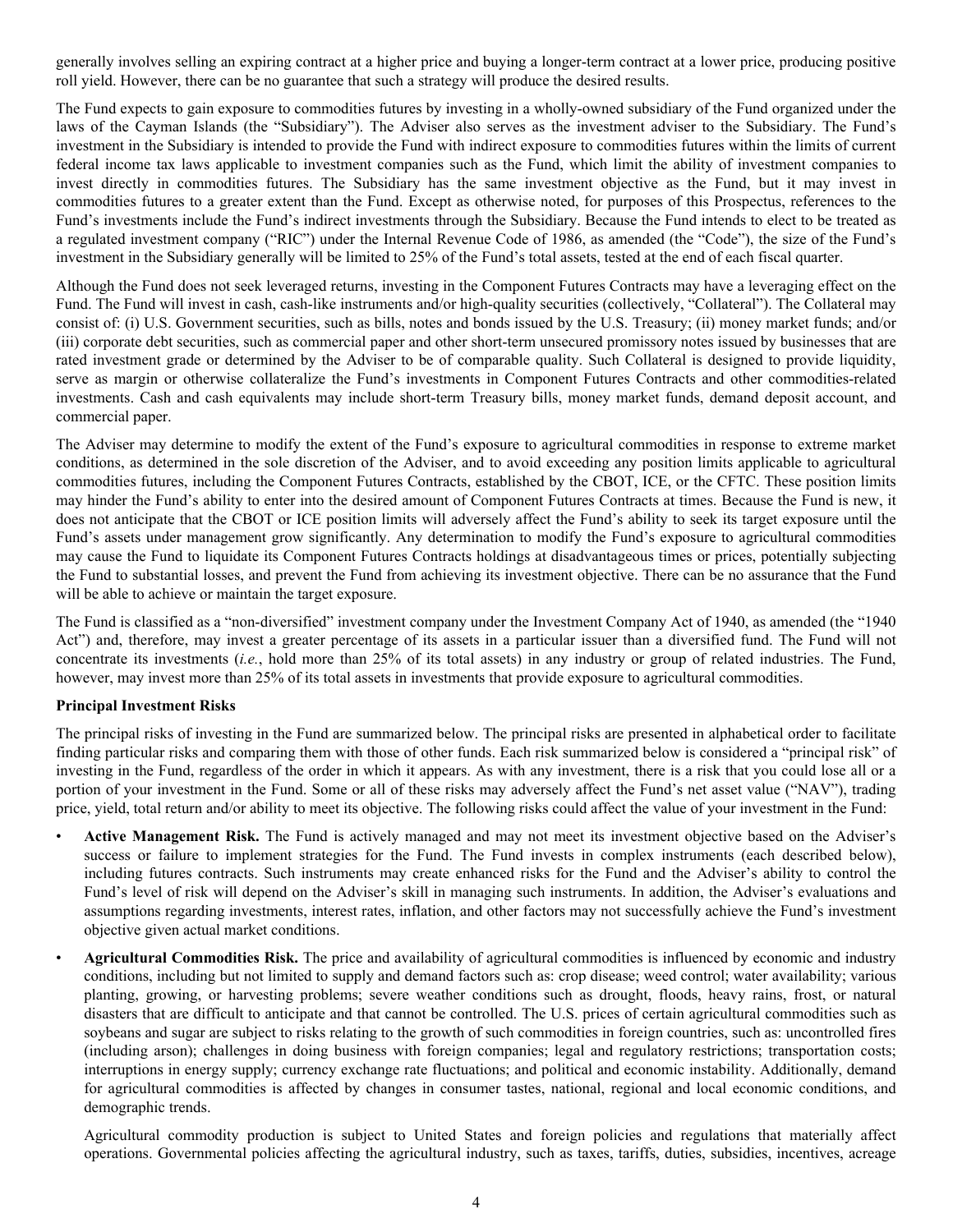control, and import and export restrictions on agricultural commodities and commodity products, can influence the planting of certain crops, the location and size of crop production, the volume and types of imports and exports, and industry profitability. Additionally, commodity production is affected by laws and regulations relating to, but not limited to, the sourcing, transporting, storing and processing of agricultural raw materials as well as the transporting, storing and distributing of related agricultural products. Agricultural commodity producers also may need to comply with various environmental laws and regulations, such as those regulating the use of certain pesticides, and local laws that regulate the production of genetically modified crops. In addition, international trade disputes can adversely affect agricultural commodity trade flows by limiting or disrupting trade between countries or regions.

Seasonal fluctuations in the price of agricultural commodities may cause risk to an investor because of the possibility that Fund Share prices will be depressed because of the relevant harvest cycles. In the futures market, fluctuations are typically reflected in contracts expiring in the harvest season (*i.e.*, in the case of corn and soybeans, contracts expiring during the fall are typically priced lower than contracts expiring in the winter and spring, while in the case of wheat and sugar, contracts expiring during the spring and early summer are typically priced lowest). Thus, seasonal fluctuations could result in an investor incurring losses upon the sale of Fund Shares, particularly if the investor needs to sell Fund Shares when a Component Futures Contract is, in whole or part, expiring in the harvest season for the specified commodity.

- *Risks Specific to Corn.* Demand for corn in the United States to produce ethanol has also been a significant factor affecting the price of corn. In turn, demand for ethanol has tended to increase when the price of gasoline has increased and has been significantly affected by United States governmental policies designed to encourage the production of ethanol. Additionally, demand for corn is affected by changes in consumer tastes, national, regional and local economic conditions, and demographic trends. Finally, because corn is often used as an ingredient in livestock feed, demand for corn is subject to risks associated with the outbreak of livestock disease.
- *Risks Specific to Wheat.* Demand for food products made from wheat flour is affected by changes in consumer tastes, national, regional and local economic conditions, and demographic trends. More specifically, demand for such food products in the United States is relatively unaffected by changes in wheat prices or disposable income but is closely tied to tastes and preferences. For example, in recent years the increase in the popularity of low-carbohydrate diets caused the consumption of wheat flour to decrease rapidly before rebounding somewhat after 2005. Export demand for wheat fluctuates yearly, based largely on crop yields in the importing countries.
- *Risks Specific to Soybeans.* The increased production of soybean crops in South America and the rising demand for soybeans in emerging nations such as China and India have increased competition in the soybean market. Like the conversion of corn into ethanol, soybeans can be converted into biofuels such as biodiesel. Accordingly, the soybean market has become increasingly affected by demand for biofuels and related legislation. The supply of soybeans could be reduced by the spread of soybean rust, a wind-borne fungal disease. Although soybean rust can be killed with chemicals, chemical treatment increases production costs for farmers. Finally, because processing soybean oil can create trans-fats, the demand for soybean oil may decrease due to heightened governmental regulation of trans-fats or trans-fatty acids. The U.S. Food and Drug Administration currently requires food manufacturers to disclose levels of trans-fats contained in their products, and various local governments have enacted or are considering restrictions on the use of trans-fats in restaurants. Several food processors have either switched or indicated an intention to switch to oil products with lower levels of trans-fats or trans-fatty acids.
- *Risks Specific to Sugar.* The spread of consumerism and the rising affluence of emerging nations such as China and India have created demand for sugar. An influx of people in developing countries moving from rural to urban areas may create more disposable income to be spent on sugar products and might also reduce sugar production in rural areas on account of worker shortages, all of which could result in upward pressure on sugar prices. On the other hand, public health concerns regarding obesity, heart disease and diabetes, particularly in developed countries, may reduce demand for sugar. In light of the time it takes to grow sugarcane and sugar beets and the cost of new facilities for processing these crops, it may not be possible to increase supply quickly or in a cost-effective manner in response to an increase in demand.

• **Cash Transaction Risk.** The Fund expects to effect all of its creations and redemptions for cash, rather than in-kind securities. The Fund may be required to sell or unwind portfolio investments to obtain the cash needed to distribute redemption proceeds. This may cause the Fund to recognize a capital gain that it might not have recognized if it had made a redemption in kind. As a result, the Fund may pay out higher annual capital gain distributions than if the in-kind redemption process was used. The use of cash creations and redemptions may also cause the Fund's shares to trade in the market at wider bid-ask spreads or greater premiums or discounts to the Fund's NAV. Further, effecting purchases and redemptions primarily in cash may cause the Fund to incur certain costs, such as portfolio transaction costs. These costs can decrease the Fund's NAV if not offset by an authorized participant transaction fee.

**• Clearing Broker Risk.** The failure or bankruptcy of the Fund's and the Subsidiary's clearing broker could result in a substantial loss of Fund assets. Under current CFTC regulations, a clearing broker maintains customers' assets in a bulk segregated account. If a clearing broker fails to do so, or is unable to satisfy a substantial deficit in a customer account, its other customers may be subject to risk of loss of their funds in the event of that clearing broker's bankruptcy. In that event, the clearing broker's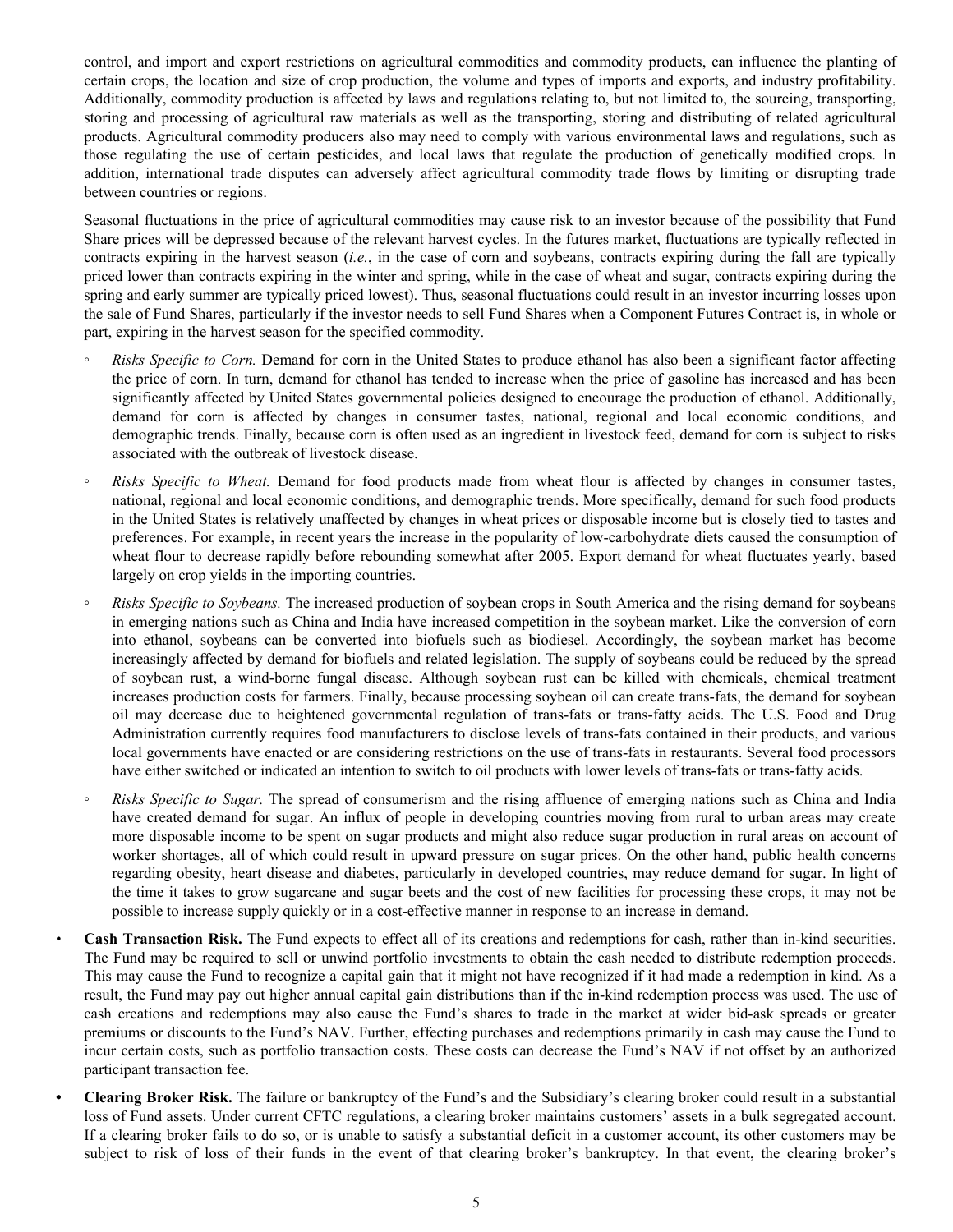customers, such as the Fund and the Subsidiary, are entitled to recover, even in respect of property specifically traceable to them, only a proportional share of all property available for distribution to all of that clearing broker's customers.

• **Collateral Securities Risk.** Collateral may include obligations issued or guaranteed by the U.S. government, its agencies and instrumentalities, including bills, notes and bonds issued by the U.S. Treasury, money market funds and corporate debt securities, such as commercial paper. Some securities issued or guaranteed by federal agencies and U.S. government-sponsored instrumentalities may not be backed by the full faith and credit of the United States, in which case the investor must look principally to the agency or instrumentality issuing or guaranteeing the security for ultimate repayment, and may not be able to assert a claim against the United States itself in the event that the agency or instrumentality does not meet its commitment. The U.S. government, its agencies and instrumentalities do not guarantee the market value of their securities, and consequently, the value of such securities may fluctuate. Although the Fund may hold securities that carry U.S. government guarantees, these guarantees do not extend to shares of the Fund. The Fund's investments in U.S. government securities will change in value in response to interest rate changes and other factors, such as the perception of an issuer's creditworthiness. Money market funds are subject to management fees and other expenses. Therefore, investments in money market funds will cause the Fund to bear indirectly a proportional share of the fees and costs of the money market funds in which it invests. At the same time, the Fund will continue to pay its own management fees and expenses with respect to all of its assets, including any portion invested in the shares of the money market fund. It is possible to lose money by investing in money market funds. Corporate debt securities such as commercial paper generally are short-term unsecured promissory notes issued by businesses. Corporate debt may be rated investment-grade or below investment-grade and may carry variable or floating rates of interest. Corporate debt securities carry both credit risk and interest rate risk. Credit risk is the risk that the Fund could lose money if the issuer of a corporate debt security is unable to pay interest or repay principal when it is due. Interest rate risk is the risk that interest rates rise and fall over time. For example, the value of fixed-income securities generally decrease when interest rates rise, which may cause the Fund's value to decrease. Also, investments in fixed-income securities with longer maturities fluctuate more in response to interest rate changes. Some corporate debt securities that are rated below investment-grade generally are considered speculative because they present a greater risk of loss, including default, than higher quality debt securities.

• **Commodity-Linked Derivatives Tax Risk.** As a RIC, the Fund must derive at least 90% of its gross income each taxable year from certain qualifying sources of income under the Code. The income of the Fund from certain commodity-linked derivatives may be treated as non-qualifying income for purposes of the Fund's qualification as a RIC, in which case, the Fund might fail to qualify as a RIC and be subject to federal income tax at the Fund level. To the extent the Fund invests directly in commoditylinked derivatives, the Fund will seek to restrict its income from such instruments that do not generate qualifying income to a maximum of 10% of its gross income (when combined with its other investments that produce non-qualifying income) to comply with the qualifying income test necessary for the Fund to qualify as a RIC under Subchapter M of the Code. However, the Fund may generate more non-qualifying income than anticipated, may not be able to generate qualifying income in a particular taxable year at levels sufficient to meet the qualifying income test, or may not be able to accurately predict the non-qualifying income from these investments.

The extent to which the Fund invests in commodity-linked derivatives may be limited by the qualifying income and asset diversification tests, which the Fund must continue to satisfy to maintain its status as a RIC. If the Fund did not qualify as a RIC for any taxable year and certain relief provisions were not available, the Fund's taxable income would be subject to tax at the Fund level and to a further tax at the shareholder level when such income is distributed. Failure to comply with the requirements for qualification as a RIC would have significant negative tax consequences to Fund shareholders. Under certain circumstances, the Fund may be able to cure a failure to meet the qualifying income requirement, but in order to do so the Fund may incur significant Fund-level taxes, which would effectively reduce (and could eliminate) the Fund's returns. The tax treatment of certain commodity-linked derivatives may be affected by future regulatory or legislative changes that could affect the character, timing and/or amount of the Fund's taxable income or gains and distributions.

• **Commodity Pool Regulatory Risk.** The Fund's investment exposure to commodities futures will cause it to be deemed to be a commodity pool, thereby subjecting the Fund to regulation under the Commodity Exchange Act ("CEA") and CFTC rules. The Adviser is registered as a Commodity Trading Advisor ("CTA") and a Commodity Pool Operator ("CPO"), and the Fund will be operated in accordance with applicable CFTC rules, as well as the regulatory scheme applicable to registered investment companies. Registration as a CPO imposes additional compliance obligations on the Adviser and the Fund related to additional laws, regulations, and enforcement policies, which could increase compliance costs and may affect the operations and financial performance of the Fund.

• **Counterparty Risk.** Investing in derivatives involves entering into contracts with third parties (*i.e.*, counterparties). The use of derivatives involves risks that are different from those associated with ordinary portfolio securities transactions. The Fund will be subject to credit risk (*i.e.*, the risk that a counterparty is or is perceived to be unwilling or unable to make timely payments or otherwise meet its contractual obligations) with respect to the amount it expects to receive from counterparties to derivatives entered into by the Fund. If a counterparty becomes bankrupt or fails to perform its obligations, or if any collateral posted by the counterparty for the benefit of the Fund is insufficient or there are delays in the Fund's ability to access such collateral, the value of an investment in the Fund may decline. The counterparty to a listed futures contract is the derivatives clearing organization for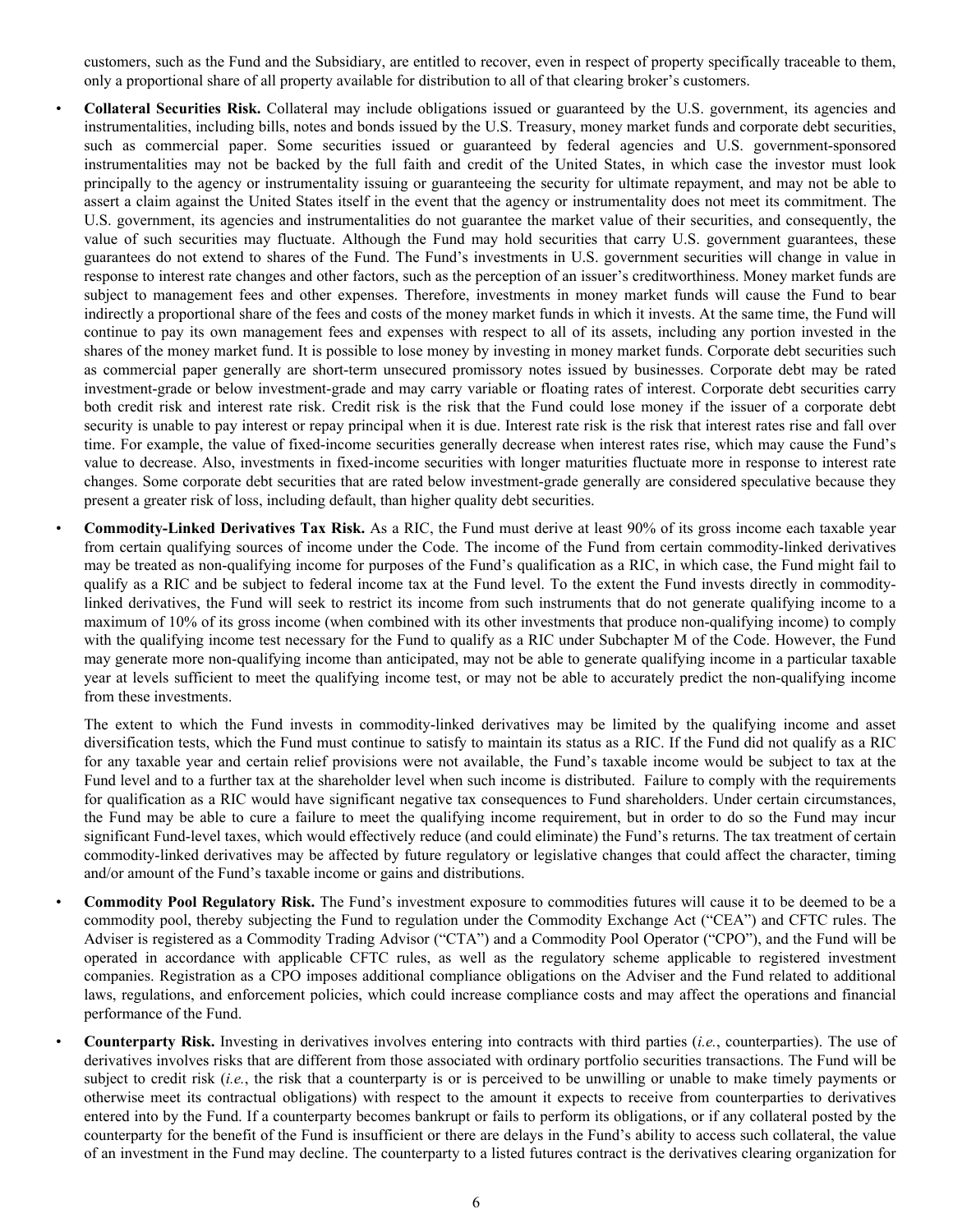the listed future. The listed future is held through a futures commission merchant ("FCM") acting on behalf of the Fund. Consequently, the counterparty risk on a listed futures contract is the creditworthiness of the FCM and the exchange's clearing corporation.

- **Cybersecurity Risk.** Cybersecurity incidents may allow an unauthorized party to gain access to Fund assets or proprietary information, or cause the Fund, the Adviser, and/or other service providers (including custodians and financial intermediaries) to suffer data breaches or data corruption. Additionally, cybersecurity failures or breaches of the electronic systems of the Fund, the Adviser, or the Fund's other service providers, market makers, Authorized Participants ("APs") or the issuers of securities in which the Fund invests have the ability to cause disruptions and negatively impact the Fund's business operations, potentially resulting in financial losses to the Fund and its shareholders.
- **Derivatives Risk.** The Fund's derivative investments have risks, including the imperfect correlation between the value of such instruments and the underlying assets or index; the loss of principal, including the potential loss of amounts greater than the initial amount invested in the derivative instrument; and illiquidity of the derivative investments. The derivatives used by the Fund may give rise to a form of leverage. Leverage magnifies the potential for gain and may result in greater losses, which in some cases may cause the Fund to liquidate other portfolio investments at inopportune times (*e.g.*, at a loss to comply with limits on leverage and asset segregation requirements imposed by the 1940 Act or when the Adviser otherwise would have preferred to hold the investment) or to meet redemption requests. Certain of the Fund's transactions in derivatives could also affect the amount, timing, and character of distributions to shareholders, which may result in the Fund realizing more short-term capital gain and ordinary income subject to tax at ordinary income tax rates than it would if it did not engage in such transactions, which may adversely impact the Fund's after-tax returns. To the extent the Fund invests in such derivative instruments, the value of the Fund's portfolio is likely to experience greater volatility over short-term periods.
- *Futures Contracts Risk.* The successful use of futures contracts draws upon the Adviser's skill and experience with respect to such instruments and is subject to special risk considerations. The primary risks associated with the use of futures contracts, which may adversely affect the Fund's NAV and total return, are (a) the imperfect correlation between the change in market value of the commodity future and the price of commodity; (b) possible lack of a liquid secondary market for a futures contract and the resulting inability to close a futures contract when desired; (c) losses caused by unanticipated market movements, which are potentially unlimited; (d) the Adviser's inability to predict correctly the direction of securities prices, interest rates, currency exchange rates and other economic factors; (e) the possibility that the counterparty will default in the performance of its obligations; and (f) if the Fund has insufficient cash, it may have to sell securities from its portfolio to meet daily variation margin requirements, and the Fund may have to sell securities at a time when it maybe disadvantageous to do so.
- *Cost of Futures Investment Risk.* When a commodities futures is nearing expiration, the Fund will generally sell it and use the proceeds to buy a commodities future with a later expiration date. This practice is commonly referred to as "rolling." The costs associated with rolling commodities futures typically are substantially higher than the costs associated with other futures contracts and may have a significant adverse impact on the performance of the Fund.
- **Early Close/Trading Halt Risk.** An exchange or market may close or issue trading halts on specific securities, or the ability to buy or sell certain securities or financial instruments may be restricted, which may result in the Fund being unable to buy or sell certain securities or financial instruments. In such circumstances, the Fund may be unable to rebalance its portfolio, may be unable to accurately price its investments, and/or may incur substantial trading losses.
- **• ETF Risks.** The Fund is an ETF, and, as a result of its structure, it is exposed to the following risks:
	- *◦ Authorized Participants, Market Makers, and Liquidity Providers Concentration Risk*. The Fund has a limited number of financial institutions that may act as APs. In addition, there may be a limited number of market makers and/or liquidity providers in the marketplace. To the extent either of the following events occur, Shares may trade at a material discount to NAV and possibly face delisting: (i) APs exit the business or otherwise become unable to process creation and/or redemption orders and no other APs step forward to perform these services, or (ii) market makers and/or liquidity providers exit the business or significantly reduce their business activities and no other entities step forward to perform their functions.
	- *◦ Costs of Buying or Selling Shares.* Due to the costs of buying or selling Shares, including brokerage commissions imposed by brokers and bid/ask spreads, frequent trading of Shares may significantly reduce investment results and an investment in Shares may not be advisable for investors who anticipate regularly making small investments.
	- *Shares May Trade at Prices Other Than NAV.* As with all ETFs, Shares may be bought and sold in the secondary market at market prices. Although it is expected that the market price of Shares will approximate the Fund's NAV, there may be times when the market price of Shares is more than the NAV intra-day (premium) or less than the NAV intra-day (discount) due to supply and demand of Shares or during periods of market volatility. This risk is heightened in times of market volatility, periods of steep market declines, and periods when there is limited trading activity for Shares in the secondary market, in which case such premiums or discounts may be significant.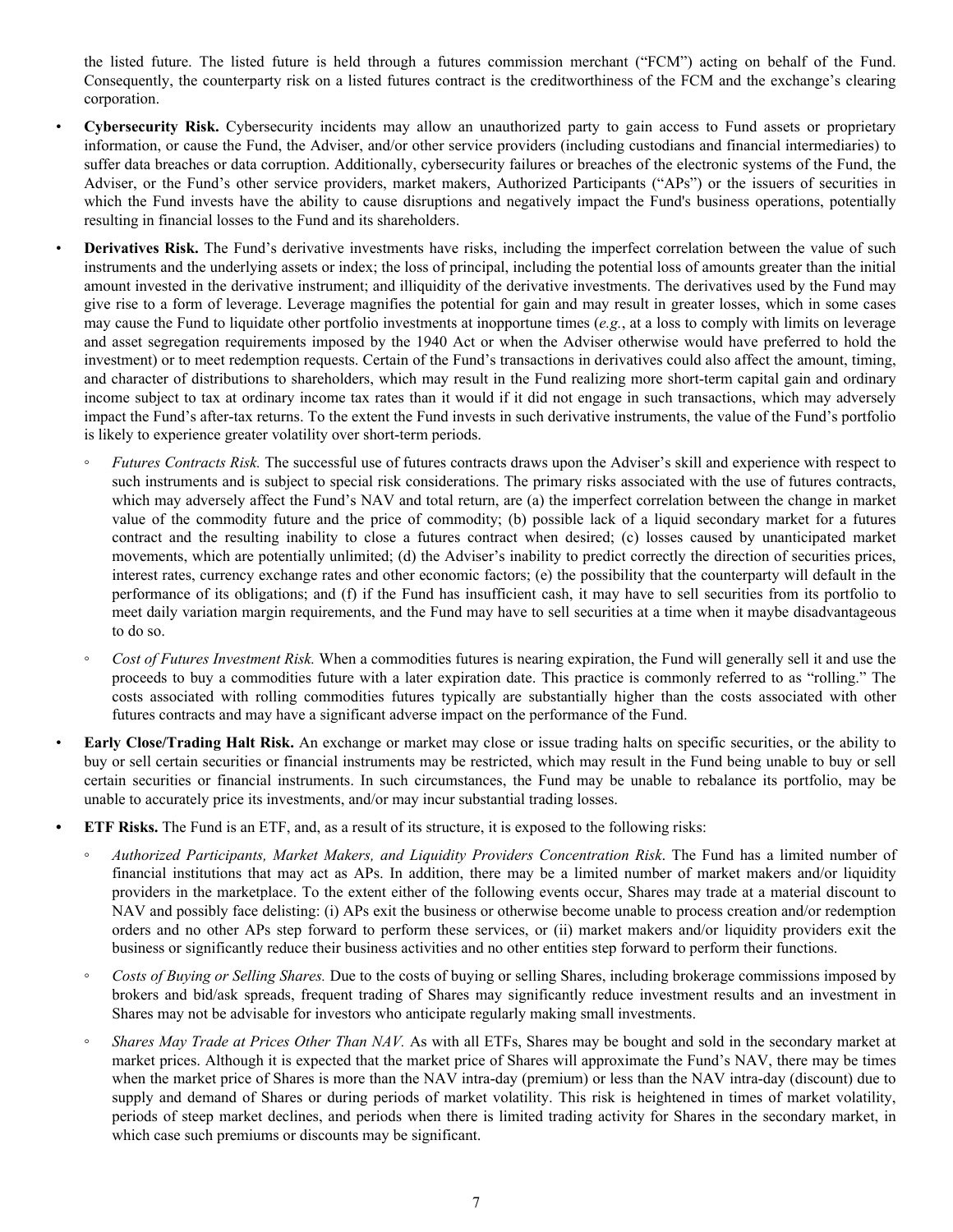- *Trading*. Although Shares are listed for trading on the NYSE Arca, Inc. (the "Exchange") and may be traded on U.S. exchanges other than the Exchange, there can be no assurance that Shares will trade with any volume, or at all, on any stock exchange. In stressed market conditions, the liquidity of Shares may begin to mirror the liquidity of the Fund's underlying portfolio holdings, which can be significantly less liquid than Shares.
- **• High Portfolio Turnover Risk.** The Fund, through the Subsidiary, may frequently buy and sell futures contracts and other assets as part of the Fund's strategy to obtain exposure to agricultural commodities. Higher portfolio turnover may result in the Fund paying higher levels of transaction costs and generating greater tax liabilities for shareholders. Portfolio turnover risk may cause the Fund's performance to be less than you expect.
- Investment Capacity Risk. If the Fund's ability to obtain exposure to commodities futures consistent with its investment objective is disrupted for any reason, including limited liquidity in the commodities futures market, a disruption to the commodities futures, or as a result of margin requirements or position limits imposed by the Fund's FCMs, the CBOT, or the CFTC, the Fund would not be able to achieve its investment objective and may experience significant losses.
- **Liquidity Risk.** Liquidity risk exists when particular investments are difficult to purchase or sell. This can reduce the Fund's returns because the Fund may be unable to transact at advantageous times or prices.
- **Market Risk.** The trading prices of securities and other instruments fluctuate in response to a variety of factors. These factors include events impacting the entire market or specific market segments, such as political, market and economic developments, as well as events that impact specific issuers. The Fund's NAV and market price, like security and commodity prices generally, may fluctuate significantly in response to these and other factors. As a result, an investor could lose money over short or long periods of time. U.S. and international markets have experienced significant periods of volatility in recent years due to a number of these factors, including the impact of the COVID-19 pandemic and related public health issues, growth concerns in the U.S. and overseas, uncertainties regarding interest rates, trade tensions and the threat of tariffs imposed by the U.S. and other countries. In addition, local, regional or global events such as war, including Russia's invasion of Ukraine, acts of terrorism, spread of infectious diseases or other public health issues, recessions, rising inflation, or other events could have a significant negative impact on the Fund and its investments. These developments as well as other events could result in further market volatility and negatively affect financial asset prices, the liquidity of certain securities and the normal operations of securities exchanges and other markets. It is unknown how long circumstances related to the pandemic will persist, whether they will reoccur in the future, whether efforts to support the economy and financial markets will be successful, and what additional implications may follow from the pandemic. The impact of these events and other epidemics or pandemics in the future could adversely affect Fund performance.
- **• New Fund Risk.** The Fund is a recently organized investment company with no operating history. As a result, prospective investors have no track record or history on which to base their investment decision. Additionally, the Adviser has not previously managed a registered fund, which may increase the risks of investing in the Fund.
- **• Non-Diversification Risk.** Because the Fund is "non-diversified," it may invest a greater percentage of its assets in the securities of a single issuer or a lesser number of issuers than if it was a diversified fund. As a result, the Fund may be more exposed to the risks associated with and developments affecting an individual issuer or a lesser number of issuers than a fund that invests more widely. This may increase the Fund's volatility and cause the performance of a relatively small number of issuers to have a greater impact on the Fund's performance.
- **Subsidiary Investment Risk.** By investing in the Subsidiary, the Fund is indirectly exposed to the risks associated with the Subsidiary's investments. The derivatives and other investments held by the Subsidiary are generally similar to those that are permitted to be held by the Fund and are subject to the same risks that apply to similar investments if held directly by the Fund. The Subsidiary is not registered under the 1940 Act, and, unless otherwise noted in this Prospectus, is not subject to all the investor protections of the 1940 Act. Changes in the laws of the United States and/or the Cayman Islands could result in the inability of the Fund and/or the Subsidiary to continue to operate as it does currently and could adversely affect the Fund. For example, the Cayman Islands does not currently impose any income, corporate or capital gains tax or withholding tax on the Subsidiary. If Cayman Islands law changes such that the Subsidiary must pay Cayman Islands taxes, Fund shareholders would likely suffer decreased investment returns.
- **Tax Risk.** The Fund may gain most of its exposure to the commodities markets through its investment in the Subsidiary, which may invest directly in commodity-linked derivative instruments, including commodities futures and reverse repurchase agreement. In order for the Fund to qualify as a RIC under Subchapter M of the Code, the Fund must, among other requirements, derive at least 90% of its gross income for each taxable year from sources generating "qualifying income" for purposes of the "qualifying income test," which is described in more detail in the section titled "Federal Income Taxes" in the SAI. The Fund's investment in the Subsidiary is expected to provide the Fund with exposure to the commodities markets within the limitations of the federal tax requirements of Subchapter M of the Code for qualification as a RIC. The "Subpart F" income (defined in Section 951 of the Code to include passive income, including from commodity-linked derivatives) of the Fund attributable to its investment in the Subsidiary is "qualifying income" to the Fund to the extent that such income is derived with respect to the Fund's business of investing in stock, securities or currencies. The Fund expects its "Subpart F" income attributable to its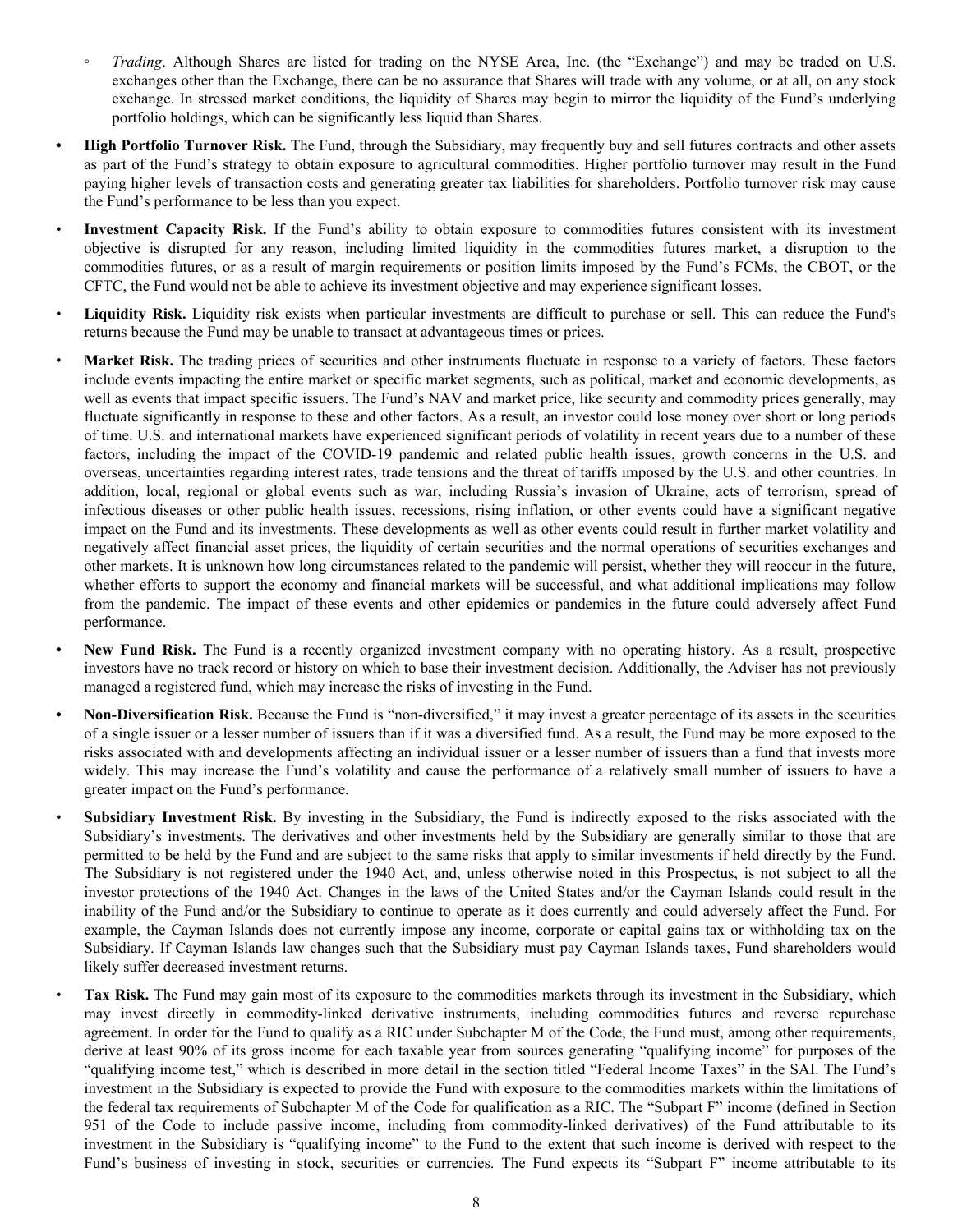investment in the Subsidiary to be derived with respect to the Fund's business of investing in stock, securities or currencies and accordingly expects its "Subpart F" income attributable to its investment in the Subsidiary to be treated as "qualifying income." The Fund generally will be required to include in its own taxable income the "Subpart F" income of the Subsidiary for a tax year, regardless of whether the Fund receives a distribution of the Subsidiary's income in that tax year, and this income would nevertheless be subject to the distribution requirement for qualification as a RIC and would be taken into account for purposes of the 4% excise tax. The Adviser will carefully monitor the Fund's investments in the Subsidiary to ensure that no more than 25% of the Fund's assets are invested in the Subsidiary to comply with the Fund's asset diversification test as described in more detail in the SAI.

If the Fund did not qualify as a RIC for any taxable year and certain relief provisions were not available, the Fund's taxable income would be subject to tax at the Fund level and to a further tax at the shareholder level when such income is distributed. In such event, in order to re-qualify for taxation as a RIC, the Fund might be required to recognize unrealized gains, pay substantial taxes and interest and make certain distributions. This would cause investors to incur higher tax liabilities than they otherwise would have incurred and would have a negative impact on Fund returns. In such event, the Fund's Board of Trustees (the "Board") may determine to reorganize or close the Fund or materially change the Fund's investment objective and strategies. In the event that the Fund fails to qualify as a RIC, the Fund will promptly notify shareholders of the implications of that failure.

- **Valuation Risk.** The Fund or the Subsidiary may hold securities or other assets that may be valued on the basis of factors other than market quotations. This may occur because the asset or security does not trade on a centralized exchange, or in times of market turmoil or reduced liquidity. There are multiple methods that can be used to value a portfolio holding when market quotations are not readily available. The value established for any portfolio holding at a point in time might differ from what would be produced using a different methodology or if it had been priced using market quotations. Portfolio holdings that are valued using techniques other than market quotations, including "fair valued" assets or securities, may be subject to greater fluctuation in their valuations from one day to the next than if market quotations were used. In addition, there is no assurance that the Fund or the Subsidiary could sell or close out a portfolio position for the value established for it at any time, and it is possible that the Fund or the Subsidiary would incur a loss because a portfolio position is sold or closed out at a discount to the valuation established by the Fund or the Subsidiary at that time. The Fund's ability to value investments may be impacted by technological issues or errors by pricing services or other third-party service providers.
- **Volatility Risk.** The value of certain of the Fund's investments, including commodities futures, is subject to market risk. Market risk is the risk that the value of the investments to which the Fund is exposed will fall, which could occur due to general market or economic conditions or other factors.
- **Whipsaw Markets Risk.** The Fund may be subject to the forces of "whipsaw" markets (as opposed to choppy or stable markets), in which significant price movements develop but then repeatedly reverse. "Whipsaw" describes a situation where a security's price is moving in one direction but then quickly pivots to move in the opposite direction. Such market conditions could cause substantial losses to the Fund.

#### **Performance**

The Fund is new and therefore does not have a performance history for a full calendar year. In the future, performance information for the Fund will be presented in this section. Updated performance information is available on the Fund's website at www.teucrium.com.

#### **Management**

| Investment Adviser: | Teucrium Investment Advisors, LLC                                                                                              |
|---------------------|--------------------------------------------------------------------------------------------------------------------------------|
|                     | Portfolio Managers: Steve Kahler and Springer Harris, each a Portfolio Manager of the Adviser, have been portfolio managers of |
|                     | the Fund since its inception in May 2022                                                                                       |

#### **Purchase and Sale of Shares**

The Fund issues and redeems Shares at NAV only in large blocks known as "Creation Units," which only APs (typically, brokerdealers) may purchase or redeem. The Fund generally issues and redeems Creation Units in exchange for a portfolio of securities and/ or a designated amount of U.S. cash.

Shares are listed on the Exchange, and individual Shares may only be bought and sold in the secondary market through a broker or dealer at market prices, rather than NAV. Because Shares trade at market prices rather than NAV, Shares may trade at a price greater than NAV (premium) or less than NAV (discount).

An investor may incur costs attributable to the difference between the highest price a buyer is willing to pay to purchase Shares (the "bid" price) and the lowest price a seller is willing to accept for Shares (the "ask" price) when buying or selling Shares in the secondary market. The difference in the bid and ask prices is referred to as the "bid-ask spread."

Recent information regarding the Fund's NAV, market price, how often Shares traded on the Exchange at a premium or discount, and bid-ask spreads can be found on the Fund's website at www.teucrium.com.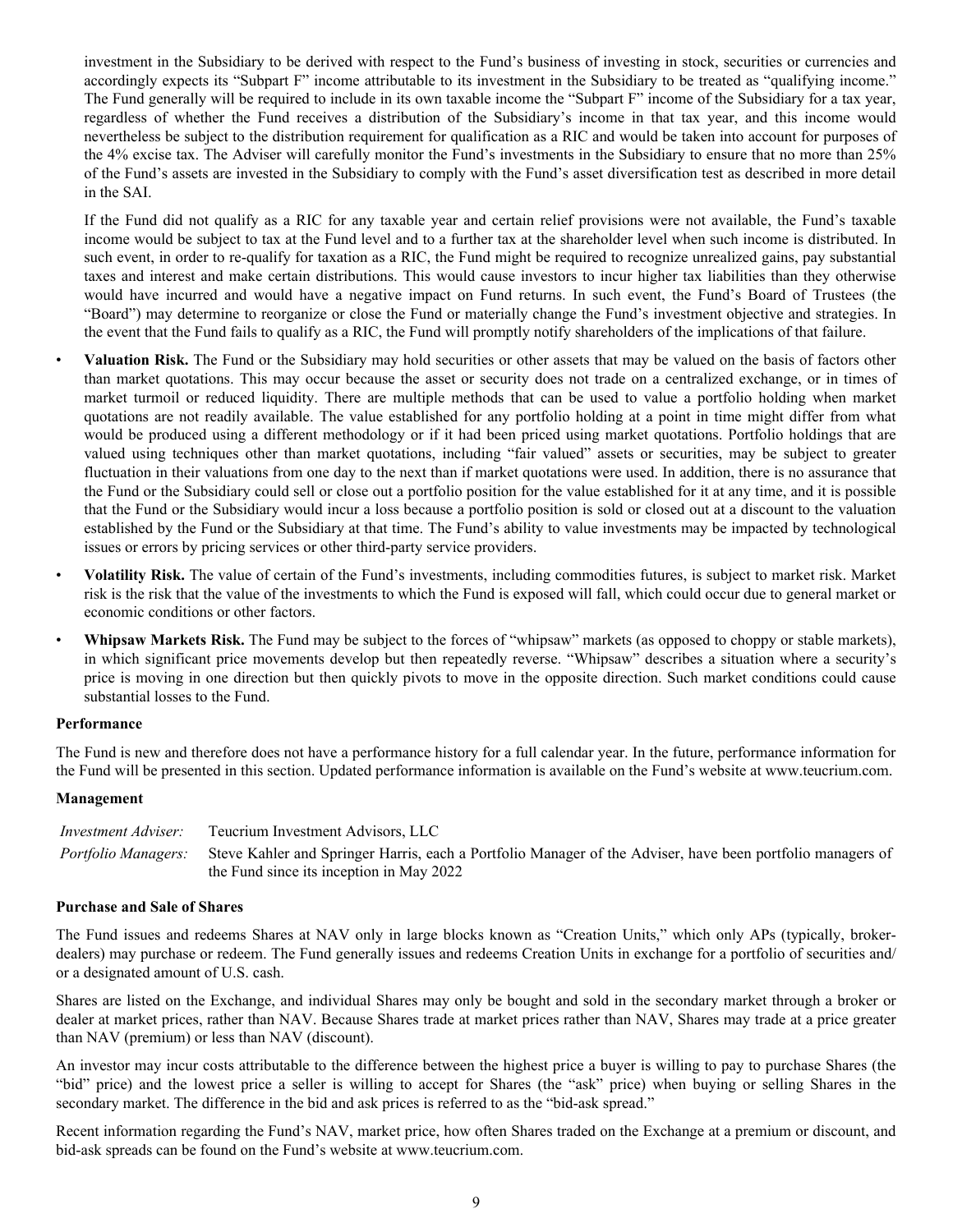#### **Tax Information**

The Fund's distributions are generally taxable as ordinary income or capital gains (or a combination), unless your investment is in an individual retirement account ("IRA") or other tax-advantaged account. Distributions on investments made through tax-deferred arrangements may be taxed later upon withdrawal of assets from those accounts.

#### **Financial Intermediary Compensation**

If you purchase Shares through a broker-dealer or other financial intermediary (such as a bank) (an "Intermediary"), the Adviser or its affiliates may pay Intermediaries for certain activities related to the Fund, including participation in activities that are designed to make Intermediaries more knowledgeable about exchange-traded products, including the Fund, or for other activities, such as marketing, educational training or other initiatives related to the sale or promotion of Shares. These payments may create a conflict of interest by influencing the Intermediary and your salesperson to recommend the Fund over another investment. Any such arrangements do not result in increased Fund expenses. Ask your salesperson or visit the Intermediary's website for more information.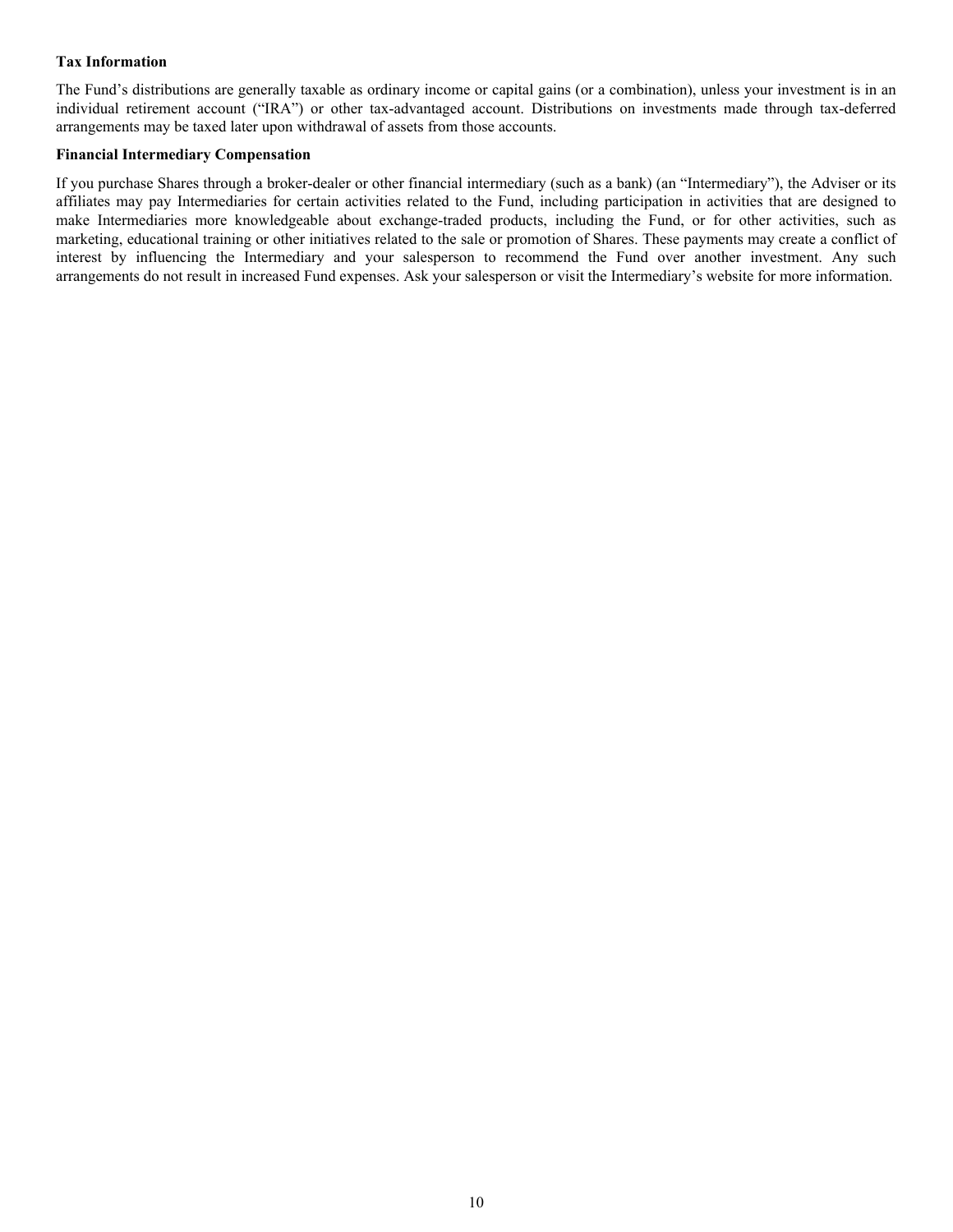#### **ADDITIONAL INFORMATION ABOUT THE FUND**

#### **Investment Objective**

The Fund's investment objective has been adopted as a non-fundamental investment policy and may be changed without shareholder approval upon written notice to shareholders.

#### **Principal Investment Risks**

An investment in the Fund entails risks. The Fund could lose money, or its performance could trail that of other investment alternatives. The following provides additional information about the Fund's principal risks. It is important that investors closely review and understand these risks before making an investment in the Fund. Just as in the Fund's summary section, the principal risks are presented in alphabetical order to facilitate finding particular risks and comparing them with those of other funds. Each risk summarized below is considered a "principal risk" of investing in the Fund, regardless of the order in which it appears.

- **Active Management Risk.** The Fund is actively managed and may not meet its investment objective based on the Adviser's success or failure to implement strategies for the Fund. The Fund invests in complex instruments (each described below), including futures contracts. Such instruments may create enhanced risks for the Fund, and the Adviser's ability to control the Fund's level of risk will depend on the Adviser's skill in managing such instruments. In addition, the Adviser's evaluations and assumptions regarding investments, interest rates, inflation, and other factors may not successfully achieve the Fund's investment objective given actual market conditions.
- **Agricultural Commodities Risk.** The price and availability of agricultural commodities is influenced by economic and industry conditions, including but not limited to supply and demand factors such as: crop disease; weed control; water availability; various planting, growing, or harvesting problems; severe weather conditions such as drought, floods, heavy rains, frost, or natural disasters that are difficult to anticipate and that cannot be controlled. The U.S. prices of certain agricultural commodities such as soybeans and sugar are subject to risks relating to the growth of such commodities in foreign countries, such as: uncontrolled fires (including arson); challenges in doing business with foreign companies; legal and regulatory restrictions; transportation costs; interruptions in energy supply; currency exchange rate fluctuations; and political and economic instability. Additionally, demand for agricultural commodities is affected by changes in consumer tastes, national, regional and local economic conditions, and demographic trends.

Agricultural commodity production is subject to United States and foreign policies and regulations that materially affect operations. Governmental policies affecting the agricultural industry, such as taxes, tariffs, duties, subsidies, incentives, acreage control, and import and export restrictions on agricultural commodities and commodity products, can influence the planting of certain crops, the location and size of crop production, the volume and types of imports and exports, and industry profitability. Additionally, commodity production is affected by laws and regulations relating to, but not limited to, the sourcing, transporting, storing and processing of agricultural raw materials as well as the transporting, storing and distributing of related agricultural products. Agricultural commodity producers also may need to comply with various environmental laws and regulations, such as those regulating the use of certain pesticides, and local laws that regulate the production of genetically modified crops. In addition, international trade disputes can adversely affect agricultural commodity trade flows by limiting or disrupting trade between countries or regions.

Seasonal fluctuations in the price of agricultural commodities may cause risk to an investor because of the possibility that Share prices will be depressed because of the relevant harvest cycles. In the futures market, fluctuations are typically reflected in contracts expiring in the harvest season (*i.e.*, in the case of corn and soybeans, contracts expiring during the fall are typically priced lower than contracts expiring in the winter and spring, while in the case of wheat and sugar, contracts expiring during the spring and early summer are typically priced lowest). Thus, seasonal fluctuations could result in an investor incurring losses upon the sale of Fund Shares, particularly if the investor needs to sell Shares when a Component Futures Contracts is, in whole or part, expiring in the harvest season for the specified commodity.

- *Risks Specific to Corn.* Demand for corn in the United States to produce ethanol has also been a significant factor affecting the price of corn. In turn, demand for ethanol has tended to increase when the price of gasoline has increased and has been significantly affected by United States governmental policies designed to encourage the production of ethanol. Additionally, demand for corn is affected by changes in consumer tastes, national, regional and local economic conditions, and demographic trends. Finally, because corn is often used as an ingredient in livestock feed, demand for corn is subject to risks associated with the outbreak of livestock disease.
- *Risks Specific to Wheat.* Demand for food products made from wheat flour is affected by changes in consumer tastes, national, regional and local economic conditions, and demographic trends. More specifically, demand for such food products in the United States is relatively unaffected by changes in wheat prices or disposable income but is closely tied to tastes and preferences. For example, in recent years the increase in the popularity of low-carbohydrate diets caused the consumption of wheat flour to decrease rapidly before rebounding somewhat after 2005. Export demand for wheat fluctuates yearly, based largely on crop yields in the importing countries.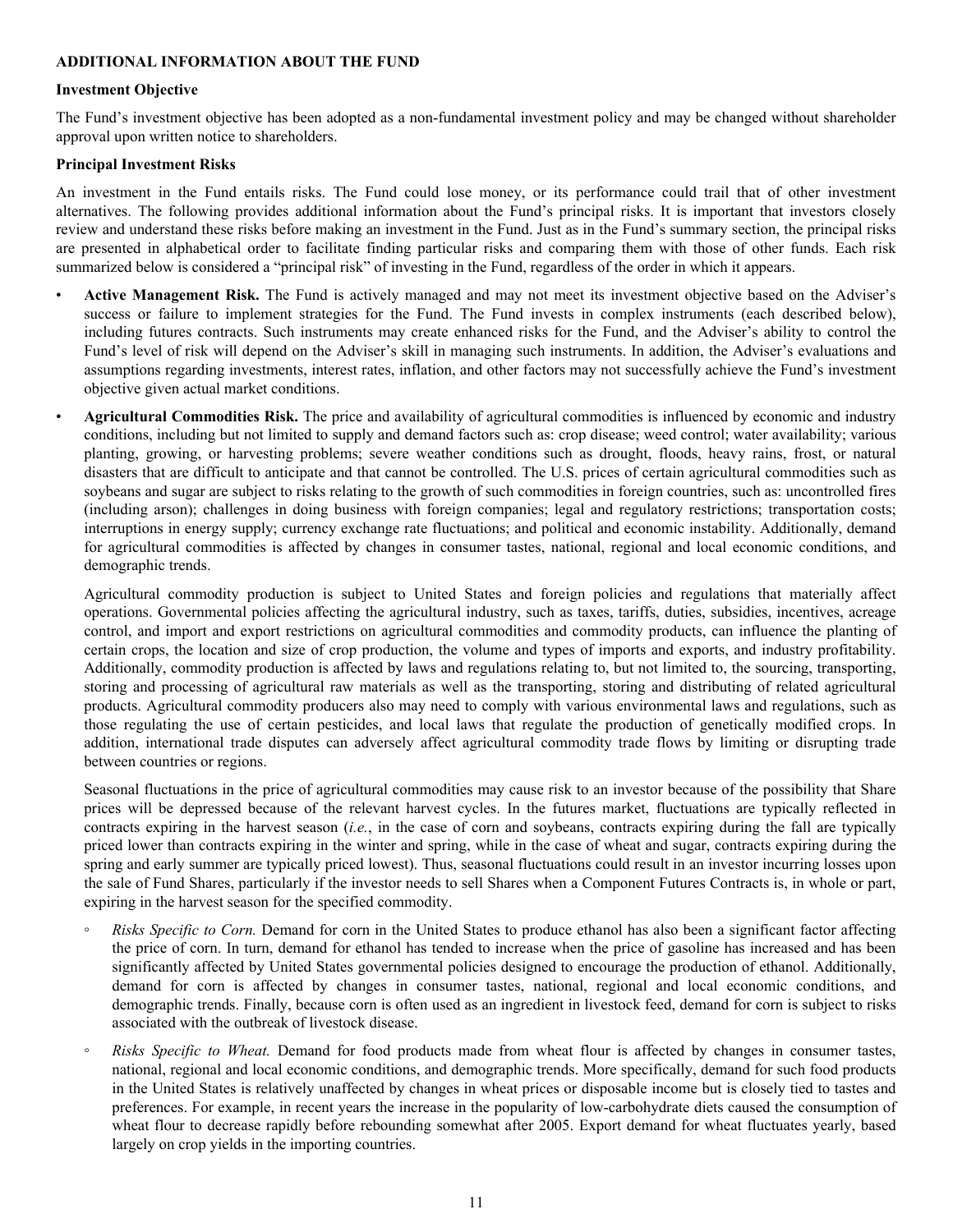- *Risks Specific to Soybeans.* The increased production of soybean crops in South America and the rising demand for soybeans in emerging nations such as China and India have increased competition in the soybean market. Like the conversion of corn into ethanol, soybeans can be converted into biofuels such as biodiesel. Accordingly, the soybean market has become increasingly affected by demand for biofuels and related legislation. The supply of soybeans could be reduced by the spread of soybean rust, a wind-borne fungal disease. Although soybean rust can be killed with chemicals, chemical treatment increases production costs for farmers. Finally, because processing soybean oil can create trans-fats, the demand for soybean oil may decrease due to heightened governmental regulation of trans-fats or trans-fatty acids. The U.S. Food and Drug Administration currently requires food manufacturers to disclose levels of trans-fats contained in their products, and various local governments have enacted or are considering restrictions on the use of trans-fats in restaurants. Several food processors have either switched or indicated an intention to switch to oil products with lower levels of trans-fats or trans-fatty acids.
- *Risks Specific to Sugar.* The spread of consumerism and the rising affluence of emerging nations such as China and India have created demand for sugar. An influx of people in developing countries moving from rural to urban areas may create more disposable income to be spent on sugar products and might also reduce sugar production in rural areas on account of worker shortages, all of which could result in upward pressure on sugar prices. On the other hand, public health concerns regarding obesity, heart disease and diabetes, particularly in developed countries, may reduce demand for sugar. In light of the time it takes to grow sugarcane and sugar beets and the cost of new facilities for processing these crops, it may not be possible to increase supply quickly or in a cost-effective manner in response to an increase in demand.

• **Cash Transaction Risk.** The Fund expects to effect all of its creations and redemptions for cash, rather than in-kind securities. The Fund may be required to sell or unwind portfolio investments to obtain the cash needed to distribute redemption proceeds. This may cause the Fund to recognize a capital gain that it might not have recognized if it had made a redemption in-kind. As a result, the Fund may pay out higher annual capital gain distributions than if the in-kind redemption process was used. The use of cash creations and redemptions may also cause the Fund's shares to trade in the market at wider bid-ask spreads or greater premiums or discounts to the Fund's NAV. As a practical matter, only institutions and large investors, such as market makers or other large broker dealers, create or redeem shares directly through the Fund. Most investors will buy and sell shares of the Fund on an exchange through a broker-dealer. Furthermore, the Fund may not be able to execute cash transactions for creation and redemption purposes at the same price used to determine the Fund's NAV. To the extent that the maximum additional charge for creation or redemption transactions is insufficient to cover the execution shortfall, the Fund's performance could be negatively impacted.

• **Clearing Broker Risk.** The failure or bankruptcy of the Fund's and the Subsidiary's clearing broker could result in a substantial loss of Fund assets. Under current CFTC regulations, a clearing broker maintains customers' assets in a bulk segregated account. If a clearing broker fails to do so, or is unable to satisfy a substantial deficit in a customer account, its other customers may be subject to risk of loss of their funds in the event of that clearing broker's bankruptcy. In that event, the clearing broker's customers, such as the Fund and the Subsidiary, are entitled to recover, even in respect of property specifically traceable to them, only a proportional share of all property available for distribution to all of that clearing broker's customers.

• **Collateral Securities Risk.** Collateral may include obligations issued or guaranteed by the U.S. government, its agencies and instrumentalities, including bills, notes and bonds issued by the U.S. Treasury, as well as money market funds and corporate debt securities. U.S. government securities include securities that are issued or guaranteed by the U.S. Treasury, by various agencies of the U.S. government, or by various instrumentalities which have been established or sponsored by the U.S. government. U.S. Treasury securities are backed by the "full faith and credit" of the United States. Securities issued or guaranteed by federal agencies and U.S. government-sponsored instrumentalities may or may not be backed by the full faith and credit of the United States. In the case of those U.S. government securities not backed by the full faith and credit of the United States, the investor must look principally to the agency or instrumentality issuing or guaranteeing the security for ultimate repayment, and may not be able to assert a claim against the United States itself in the event that the agency or instrumentality does not meet its commitment. The U.S. government, its agencies and instrumentalities do not guarantee the market value of their securities, and consequently, the value of such securities may fluctuate. The Fund's investments in U.S. government securities will change in value in response to interest rate changes and other factors, such as the perception of an issuer's creditworthiness.

Money market funds are subject to management fees and other expenses, and the Fund's investments in money market funds will cause it to bear proportionately the costs incurred by the money market funds' operations while simultaneously paying its own management fees and expenses. An investment in a money market fund is not insured or guaranteed by the Federal Deposit Insurance Corporation or any other government agency. Money market funds may not have the value of their investments remain at \$1.00 per share; it is possible to lose money by investing in a money market fund.

Corporate debt securities such as commercial paper generally are short-term unsecured promissory notes issued by businesses. Corporate debt securities carry both credit risk and interest rate risk. Credit risk is the risk that the issuer of a corporate debt security is unable to pay interest or repay principal when it is due and the holder of the corporate debt security could lose money. Interest rate risk is the risk that interest rates rise and fall over time. For example, the value of fixed-income securities generally decrease when interest rates rise, which may cause the Fund's value to decrease. Also, investments in fixed-income securities with longer maturities fluctuate more in response to interest rate changes. Some corporate debt securities that are rated below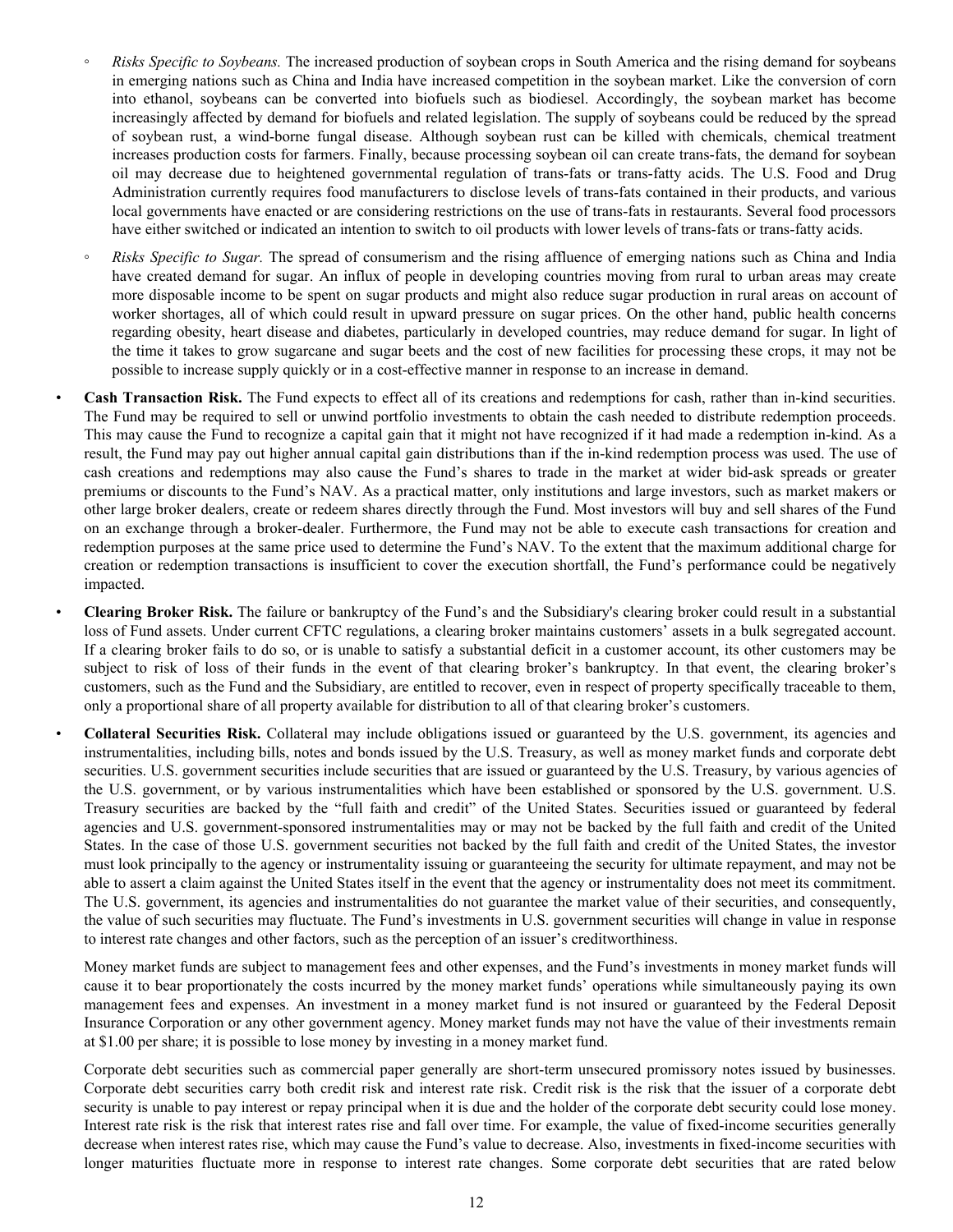investment-grade generally are considered speculative because they present a greater risk of loss, including default, than higher quality debt securities.

• **Commodity-Linked Derivatives Tax Risk.** As a RIC, the Fund must derive at least 90% of its gross income for each taxable year from sources treated as qualifying income under the Code. The income of the Fund from certain commodity-linked derivatives may be treated as non-qualifying income for purposes of the Fund's qualification as a RIC, in which case the Fund might fail to qualify as a RIC and be subject to federal income tax at the Fund level. To the extent the Fund invests directly in commodity-linked derivatives, the Fund will seek to restrict its income from such instruments that do not generate qualifying income to a maximum of 10% of its gross income (when combined with its other investments that produce non-qualifying income) to comply with the qualifying income test necessary for the Fund to qualify as a RIC under Subchapter M of the Code. However, the Fund may generate more non-qualifying income than anticipated, may not be able to generate qualifying income in a particular taxable year at levels sufficient to meet the qualifying income test, or may not be able to accurately predict the nonqualifying income from these investments.

The extent to which the Fund invests in commodity-linked derivatives may be limited by the qualifying income and asset diversification tests, which the Fund must continue to satisfy to maintain its status as a RIC. If the Fund did not qualify as a RIC for any taxable year and certain relief provisions were not available, the Fund's taxable income would be subject to tax at the Fund level and to a further tax at the shareholder level when such income is distributed. Failure to comply with the requirements for qualification as a RIC would have significant negative tax consequences to Fund shareholders. Under certain circumstances, the Fund may be able to cure a failure to meet the qualifying income requirement, but in order to do so the Fund may incur significant Fund-level taxes, which would effectively reduce (and could eliminate) the Fund's returns. The tax treatment of certain commodity-linked derivatives may be affected by future regulatory or legislative changes that could affect the character, timing and/or amount of the Fund's taxable income or gains and distributions.

- **Commodity Pool Regulatory Risk.** The Fund's investment exposure to commodities futures will cause it to be deemed to be a commodity pool, thereby subjecting the Fund to regulation under the CEA and CFTC rules. The Adviser is registered as a CPO, and the Fund will be operated in accordance with applicable CFTC rules, as well as the regulatory scheme applicable to registered investment companies. Registration as a CPO imposes additional compliance obligations on the Adviser and the Fund related to additional laws, regulations, and enforcement policies, which could increase compliance costs and may affect the operations and financial performance of the Fund. However, the Fund's status as a commodity pool and the Adviser's registration as a CPO are not expected to materially adversely affect the Fund's ability to achieve its investment objective. The CFTC has not passed on the adequacy of this Prospectus.
- **Counterparty Risk.** Investing in derivatives involves entering into contracts with third parties (*i.e.,* counterparties). The use of derivatives involves risks that are different from those associated with ordinary portfolio securities transactions. The Fund will be subject to credit risk (*i.e.*, the risk that a counterparty is or is perceived to be unwilling or unable to make timely payments or otherwise meet its contractual obligations) with respect to the amount it expects to receive from counterparties to derivatives entered into by the Fund. If a counterparty becomes bankrupt or fails to perform its obligations, or if any collateral posted by the counterparty for the benefit of the Fund is insufficient or there are delays in the Fund's ability to access such collateral, the value of an investment in the Fund may decline. The counterparty to a listed futures contract is the derivatives clearing organization for the listed future. The listed future is held through an FCM acting on behalf of the Fund. The Fund also seeks to mitigate risks by generally requiring that the counterparties agree to post collateral for the benefit of the Fund, marked to market daily, in an amount approximately equal to what the counterparty owes the Fund, subject to certain minimum thresholds. To the extent any such collateral is insufficient or there are delays in accessing the collateral, the Fund will be exposed to the risks described above, including possible delays in recovering amounts as a result of bankruptcy proceedings. The counterparty to a listed futures contract is the derivatives clearing organization for the listed future. The listed future is held through an FCM acting on behalf of the Fund. Consequently, the counterparty risk on a listed futures contract is the creditworthiness of the FCM and the exchange's clearing corporation. Consequently, the counterparty risk on a listed futures contract is the creditworthiness of the FCM and the exchange's clearing corporation.
- **Cybersecurity Risk.** With the increased use of technologies such as the Internet and the dependence on computer systems to perform business and operational functions, funds (such as the Fund) and their service providers may be prone to operational and information security risks resulting from cyber-attacks and/or technological malfunctions. In general, cyber-attacks are deliberate, but unintentional events may have similar effects. Cyber-attacks include, among others, stealing or corrupting data maintained online or digitally, preventing legitimate users from accessing information or services on a website, releasing confidential information without authorization, and causing operational disruption. Cybersecurity incidents may allow an unauthorized party to gain access to Fund assets or proprietary information, or cause the Fund, the Adviser, and/or other service providers (including custodians and financial intermediaries) to suffer data breaches or data corruption. Additionally, cybersecurity failures or breaches of the electronic systems of the Fund, the Adviser, or the Fund's other service providers, market makers, APs or the issuers of securities in which the Fund invests have the ability to cause disruptions and negatively impact the Fund's business operations, potentially resulting in financial losses to the Fund and its shareholders. For instance, cyber-attacks or technical malfunctions may interfere with the processing of shareholder or other transactions, affect the Fund's ability to calculate its NAV, cause the release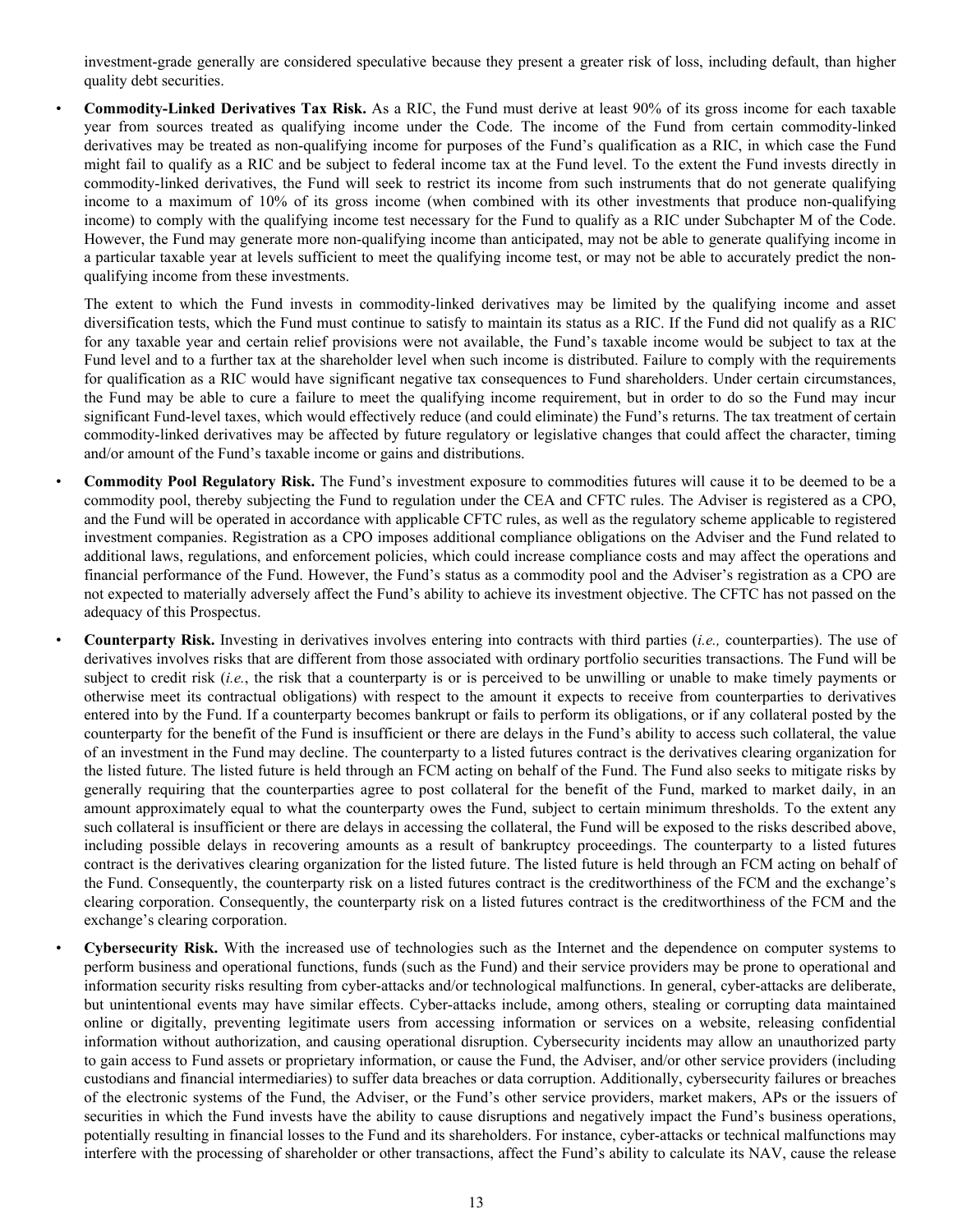of private shareholder information or confidential Fund information, impede trading, cause reputational damage, and subject the Fund to regulatory fines, penalties or financial losses, reimbursement or other compensation costs, and additional compliance costs. Cyber-attacks or technical malfunctions may render records of Fund assets and transactions, shareholder ownership of Fund Shares, and other data integral to the functioning of the Fund inaccessible or inaccurate or incomplete. The Fund may also incur substantial costs for cybersecurity risk management in order to prevent cyber incidents in the future. The Fund and its shareholders could be negatively impacted as a result.

**Derivatives Risk.** The Fund's derivative investments have risks, including the imperfect correlation between the value of such instruments and the underlying assets or index; the loss of principal, including the potential loss of amounts greater than the initial amount invested in the derivative instrument; and illiquidity of the derivative investments. The derivatives used by the Fund may give rise to a form of leverage. Leverage magnifies the potential for gain and may result in greater losses, which in some cases may cause the Fund to liquidate other portfolio investments at inopportune times (*e.g.*, at a loss to comply with limits on leverage and asset segregation requirements imposed by the 1940 Act or when the Adviser otherwise would have preferred to hold the investment) or to meet redemption requests. Certain of the Fund's transactions in derivatives could also affect the amount, timing, and character of distributions to shareholders, which may result in the Fund realizing more short-term capital gain and ordinary income subject to tax at ordinary income tax rates than it would if it did not engage in such transactions, which may adversely impact the Fund's after-tax returns. To the extent the Fund invests in such derivative instruments, the value of the Fund's portfolio is likely to experience greater volatility over short-term periods.

◦ *Futures Contracts Risk.* The successful use of futures contracts draws upon the Adviser's skill and experience with respect to such instruments and is subject to special risk considerations. The primary risks associated with the use of futures contracts, which may adversely affect the Fund's NAV and total return, are (a) the imperfect correlation between the change in market value of the Component Futures Contracts and the price of underlying asset; (b) possible lack of a liquid market for a futures contract and the resulting inability to close a forward or futures contract when desired; (c) losses caused by unanticipated market movements, which are potentially unlimited; (d) the Adviser's inability to predict correctly the direction of securities prices, interest rates, currency exchange rates and other economic factors; (e) the possibility that the counterparty will default in the performance of its obligations; and (f) if the Fund has insufficient cash, it may have to sell securities from its portfolio to meet daily variation margin requirements, and the Fund may have to sell securities at a time when it maybe disadvantageous to do so.

Investment in exchange-traded futures contracts may expose the Fund to the risks of a clearing broker (or a FCM). Under current regulations, a clearing broker or FCM maintains customers' assets in a bulk segregated account. There is a risk that Fund assets deposited with the clearing broker to serve as margin may be used to satisfy the broker's own obligations or the losses of the broker's other clients. In the event of default, the Fund could experience lengthy delays in recovering some or all of its assets and may not see any recovery at all. Because futures contracts project price levels in the future, market circumstances may cause a discrepancy between the price of a futures contract and the movement in the underlying asset. In the event of adverse price movements, the Fund may be required to post additional "variation margin" to satisfy the necessary collateral requirements of the FCM. In addition, to comply with federal securities rules, the Fund must segregate liquid assets or take other appropriate measures to "cover" the Subsidiary's open positions in futures contracts. The Subsidiary intends to invest in cash-settled futures contracts, which require that a registered investment company set aside liquid assets in an amount equal to its daily marked-to-market net obligations under the contract (*i.e.*, its daily net liability, minus any posted margin and variation margin).

- *Cost of Futures Investment Risk.* When a commodities future is nearing expiration, the Fund will generally sell it and use the proceeds to buy a commodities future with a later expiration date. This is commonly referred to as "rolling." The price of commodities futures further from expiration may be higher (a condition known as "contango") or lower (a condition known as "backwardation"), which can affect the Fund's performance. In addition, the costs associated with rolling commodities futures typically are substantially higher than the costs associated with other futures contracts and may have a significant adverse impact on the performance of the Fund. Because of the frequency with which the Fund expects to roll commodities futures, the effects of such contango or backwardation may be greater than would be the case if the Fund experienced lower portfolio turnover.
- **Early Close/Trading Halt Risk.** An exchange or market may close or issue trading halts on specific securities, or the ability to buy or sell certain securities or financial instruments may be restricted, which may result in the Fund being unable to buy or sell certain securities or financial instruments. In such circumstances, the Fund may be unable to rebalance its portfolio, may be unable to accurately price its investments, and/or may incur substantial trading losses.
- **• ETF Risks.** The Fund is an ETF, and, as a result of its structure, it is exposed to the following risks:
	- *◦ Authorized Participants, Market Makers, and Liquidity Providers Concentration Risk.* The Fund has a limited number of financial institutions that may act as APs. In addition, there may be a limited number of market makers and/or liquidity providers in the marketplace. To the extent either of the following events occur, Shares may trade at a material discount to NAV and possibly face delisting: (i) APs exit the business or otherwise become unable to process creation and/or redemption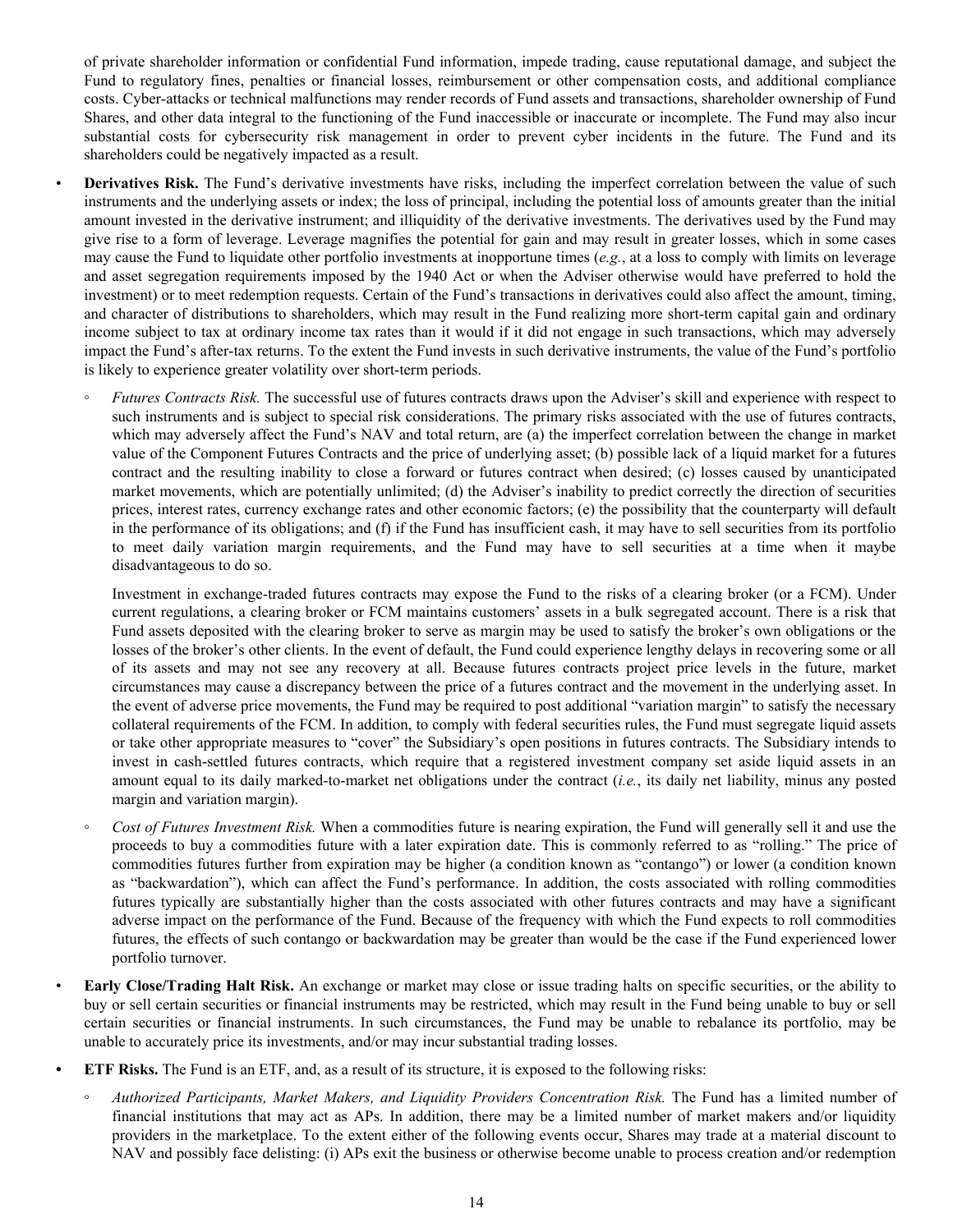orders and no other APs step forward to perform these services, or (ii) market makers and/or liquidity providers exit the business or significantly reduce their business activities and no other entities step forward to perform their functions.

- *◦ Costs of Buying or Selling Shares.* Investors buying or selling Shares in the secondary market will pay brokerage commissions or other charges imposed by brokers, as determined by that broker. Brokerage commissions are often a fixed amount and may be a significant proportional cost for investors seeking to buy or sell relatively small amounts of Shares. In addition, secondary market investors will also incur the cost of the difference between the price at which an investor is willing to buy Shares (the "bid" price) and the price at which an investor is willing to sell Shares (the "ask" price). This difference in bid and ask prices is often referred to as the "spread" or "bid/ask spread." The bid/ask spread varies over time for Shares based on trading volume and market liquidity, and is generally lower if Shares have more trading volume and market liquidity and higher if Shares have little trading volume and market liquidity. Further, a relatively small investor base in the Fund, asset swings in the Fund and/or increased market volatility may cause increased bid/ask spreads. Due to the costs of buying or selling Shares, including bid/ask spreads, frequent trading of Shares may significantly reduce investment results and an investment in Shares may not be advisable for investors who anticipate regularly making small investments.
- *Shares May Trade at Prices Other Than NAV.* As with all ETFs, Shares may be bought and sold in the secondary market at market prices. Although it is expected that the market price of Shares will approximate the Fund's NAV, there may be times when the market price of Shares is more than the NAV intra-day (premium) or less than the NAV intra-day (discount) due to supply and demand of Shares or during periods of market volatility. This risk is heightened in times of market volatility or periods of steep market declines and periods when there is limited trading activity for Shares in the secondary market, in which case such premiums or discounts may be significant. The market price of Shares during the trading day, like the price of any exchange-traded security, includes a "bid/ask" spread charged by the exchange specialist, market makers or other participants that trade Shares. In times of severe market disruption, the bid/ask spread can increase significantly. At those times, Shares are most likely to be traded at a discount to NAV, and the discount is likely to be greatest when the price of Shares is falling fastest, which may be the time that you most want to sell your Shares. The Adviser believes that, under normal market conditions, large market price discounts or premiums to NAV will not be sustained because of arbitrage opportunities.
- *Trading*. Although Shares are listed for trading on the Exchange and may be listed or traded on U.S. and non-U.S. stock exchanges other than the Exchange, there can be no assurance that an active trading market for such Shares will develop or be maintained. Trading in Shares may be halted due to market conditions or for reasons that, in the view of the Exchange, make trading in Shares inadvisable. In addition, trading in Shares on the Exchange is subject to trading halts caused by extraordinary market volatility pursuant to Exchange "circuit breaker" rules, which temporarily halt trading on the Exchange when a decline in the S&P 500 Index during a single day reaches certain thresholds (*e.g.*, 7%, 13%, and 20%). Additional rules applicable to the Exchange may halt trading in Shares when extraordinary volatility causes sudden, significant swings in the market price of Shares. There can be no assurance that Shares will trade with any volume, or at all, on any stock exchange. In stressed market conditions, the liquidity of Shares may begin to mirror the liquidity of the Fund's underlying portfolio holdings, which can be significantly less liquid than Shares.
- *•* **High Portfolio Turnover Risk.** The Fund, through the Subsidiary, may frequently buy and sell futures contracts and other assets as part of the Fund's strategy to obtain exposure to agricultural commodities. Higher portfolio turnover may result in the Fund paying higher levels of transaction costs and generating greater tax liabilities for shareholders. Portfolio turnover risk may cause the Fund's performance to be less than you expect.
	- **Investment Capacity Risk.** If the Fund's ability to obtain exposure to Component Futures Contracts consistent with its investment objective is disrupted for any reason, including limited liquidity in the agricultural commodities futures market, a disruption to the agricultural commodities futures, or as a result of margin requirements or position limits imposed by the Fund's FCMs, the CME, or the CFTC, the Fund would not be able to achieve its investment objective and may experience significant losses.
	- **Liquidity Risk.** Liquidity risk exists when particular investments are difficult to purchase or sell. To the extent the Fund invests in illiquid securities or securities that become less liquid, such investments may have a negative effect on the returns of the Fund because the Fund may be unable to sell the illiquid securities at an advantageous time or price. To the extent that the Fund's principal investment strategies involve investing in securities with substantial market and/or credit risk, the Fund will tend to have the greatest exposure to liquidity risk. Liquid investments may become illiquid after purchase by the Fund, particularly during periods of market turmoil. Illiquid investments may be harder to value, especially in changing markets, and if the Fund is forced to sell these investments to meet redemption requests or for other cash needs, the Fund may suffer a loss. There can be no assurance that a security that is deemed to be liquid when purchased will continue to be liquid for as long as it is held by the Fund.
- **Market Risk.** The trading prices of securities and other instruments fluctuate in response to a variety of factors. These factors include events impacting the entire market or specific market segments, such as political, market and economic developments, as well as events that impact specific issuers. The Fund's NAV and market price, like security and commodity prices generally, may fluctuate significantly in response to these and other factors. As a result, an investor could lose money over short or long periods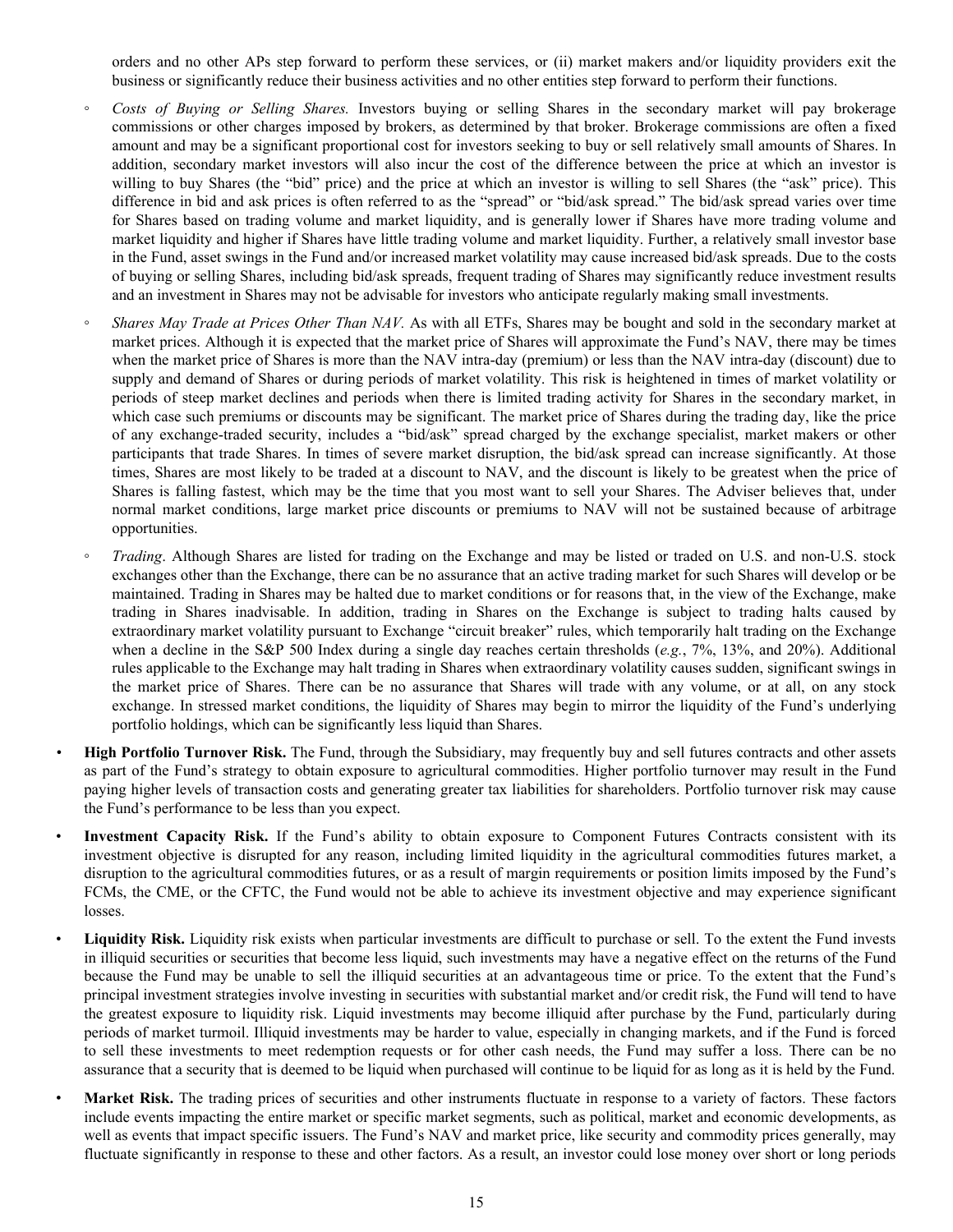of time. U.S. and international markets have experienced significant periods of volatility in recent years due to a number of economic, political and global macro factors, including public health issues, growth concerns in the U.S. and overseas, uncertainties regarding interest rates, trade tensions and the threat of tariffs imposed by the U.S. and other countries. In addition, local, regional or global events such as war, including Russia's invasion of Ukraine, acts of terrorism, spread of infectious diseases or other public health issues, recessions, rising inflation, or other events could have a significant negative impact on the Fund and its investments. These developments as well as other events could result in further market volatility and negatively affect financial asset prices, the liquidity of certain securities and the normal operations of securities exchanges and other markets, which could have an adverse effect on the Fund.

COVID-19 has resulted in a pandemic and major disruption to economies and markets around the world, including the United States. The pandemic has resulted in a wide range of social and economic disruptions, including closed borders, voluntary or compelled quarantines of large populations, stressed healthcare systems, reduced or prohibited domestic or international travel, supply chain disruptions, and so-called "stay-at-home" orders throughout much of the United States and many other countries. Financial markets have experienced extreme volatility and severe losses, and trading in many instruments has been disrupted. Some sectors of the economy and individual issuers have experienced particularly large losses. Such disruptions may continue for an extended period of time or reoccur in the future to a similar or greater extent. Liquidity for many instruments has been greatly reduced for periods of time. In response to these disruptions, the U.S. government and the Federal Reserve have taken extraordinary actions to support the domestic economy and financial markets, resulting in very low interest rates and in some cases negative yields. It is unknown how long circumstances related to the pandemic will persist, whether they will reoccur in the future, whether efforts to support the economy and financial markets will be successful, and what additional implications may follow from the pandemic. The impact of these events and other epidemics or pandemics in the future could adversely affect Fund performance.

- **New Fund Risk.** The Fund is a recently organized investment company with no operating history. As a result, prospective investors have no track record or history on which to base their investment decision. Moreover, investors will not be able to evaluate the Fund against one or more comparable funds on the basis of relative performance until the Fund has established a track record. Additionally, the Adviser has not previously managed a registered fund, which may increase the risks of investing in the Fund.
- **• Non-Diversification Risk.** Because the Fund is "non-diversified," it may invest a greater percentage of its assets in the securities of a single issuer or a lesser number of issuers than if it was a diversified fund. As a result, the Fund may be more exposed to the risks associated with and developments affecting an individual issuer or a lesser number of issuers than a fund that invests more widely. This may increase the Fund's volatility and cause the performance of a relatively small number of issuers to have a greater impact on the Fund's performance.
- **Subsidiary Investment Risk.** By investing in the Subsidiary, the Fund is indirectly exposed to the risks associated with the Subsidiary's investments. The derivatives and other investments held by the Subsidiary are generally similar to those that are permitted to be held by the Fund and are subject to the same risks that apply to similar investments if held directly by the Fund. The Subsidiary is not registered under the 1940 Act, and, unless otherwise noted in this Prospectus, is not subject to all the investor protections of the 1940 Act. Changes in the laws of the United States and/or the Cayman Islands could result in the inability of the Fund and/or the Subsidiary to continue to operate as it does currently and could adversely affect the Fund. For example, the Cayman Islands does not currently impose any income, corporate or capital gains tax or withholding tax on the Subsidiary. If Cayman Islands law changes such that the Subsidiary must pay Cayman Islands taxes, Fund shareholders would likely suffer decreased investment returns.

• **Tax Risk.** The Fund may gain most of its exposure to the commodities markets through its investment in the Subsidiary, which invests directly in commodity-linked derivative instruments, including commodities futures and reverse repurchase agreements. In order for the Fund to qualify as a RIC under Subchapter M of the Code, the Fund must, among other requirements, derive at least 90% of its gross income for each taxable year from sources generating "qualifying income" for purposes of the "qualifying income test," which is described in more detail in the section titled "Federal Income Taxes" in the SAI. The Fund's investment in the Subsidiary is expected to provide the Fund with exposure to the commodities markets within the limitations of the federal tax requirements of Subchapter M of the Code for qualification as a RIC. The "Subpart F" income (defined in Section 951 of the Code to include passive income, including from commodity-linked derivatives) of the Fund attributable to its investment in the Subsidiary is "qualifying income" to the Fund to the extent that such income is derived with respect to the Fund's business of investing in stock, securities or currencies. The Fund expects its "Subpart F" income attributable to its investment in the Subsidiary to be derived with respect to the Fund's business of investing in stock, securities or currencies and accordingly expects its "Subpart F" income attributable to its investment in the Subsidiary to be treated as "qualifying income." The Fund generally will be required to include in its own taxable income the "Subpart F" income of the Subsidiary for a tax year, regardless of whether the Fund receives a distribution of the Subsidiary's income in that tax year, and this income would nevertheless be subject to the distribution requirement for qualification as a regulated investment company and would be taken into account for purposes of the 4% excise tax. The Adviser will carefully monitor the Fund's investments in the Subsidiary to ensure that no more than 25% of the Fund's assets are invested in the Subsidiary to comply with the Fund's asset diversification test as described in more detail in the SAI.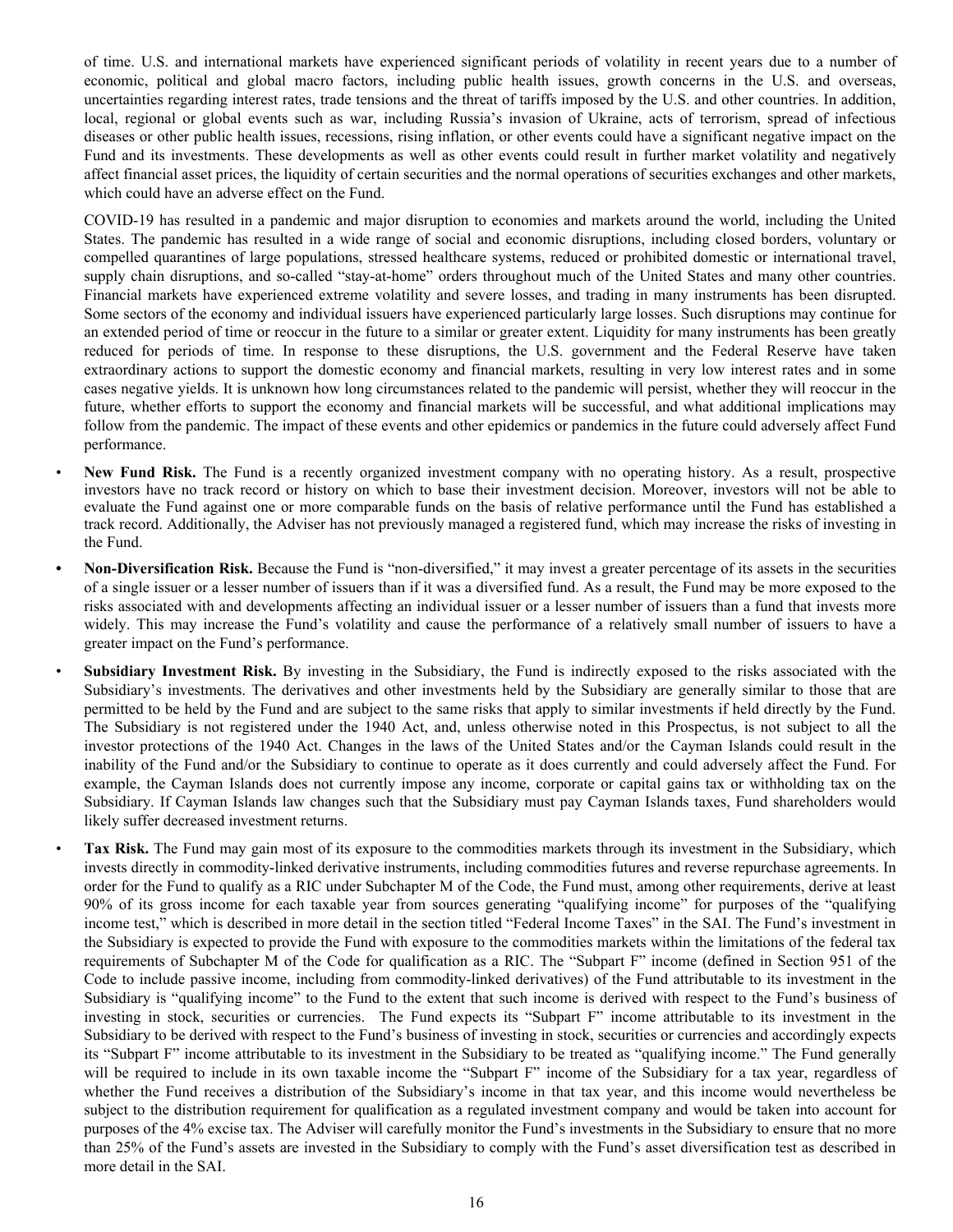To the extent the Fund invests in commodities and certain commodity-linked derivative instruments directly the Fund will seek to restrict its income from such instruments that do not generate qualifying income to a maximum of 10% of their gross income (when combined with its other investments that produce non-qualifying income) to comply with the qualifying income test necessary for the Fund to qualify as a RIC under Subchapter M of the Code. However, the Fund may generate more nonqualifying income than anticipated, may not be able to generate qualifying income in a particular taxable year at levels sufficient to meet the qualifying income test, or may not be able to accurately predict the non-qualifying income from these investments.

The extent to which the Fund directly or indirectly invests in commodities or commodity-linked derivatives may be limited by the qualifying income and asset diversification tests, which the Fund must continue to satisfy to maintain its status as a RIC.

If the Fund did not qualify as a RIC for any taxable year and certain relief provisions were not available, the Fund's taxable income would be subject to tax at the Fund level and to a further tax at the shareholder level when such income is distributed. In such event, in order to re-qualify for taxation as a RIC, the Fund might be required to recognize unrealized gains, pay substantial taxes and interest and make certain distributions. This would cause investors to incur higher tax liabilities than they otherwise would have incurred and would have a negative impact on Fund returns. In such event, the Board may determine to reorganize or close the Fund or materially change the Fund's investment objective and strategies. In the event that the Fund fails to qualify as a RIC, the Fund will promptly notify shareholders of the implications of that failure.

• **Valuation Risk.** The Fund or the Subsidiary may hold securities or other assets that may be valued on the basis of factors other than market quotations. This may occur because the asset or security does not trade on a centralized exchange, or in times of market turmoil or reduced liquidity. There are multiple methods that can be used to value a portfolio holding when market quotations are not readily available. The value established for any portfolio holding at a point in time might differ from what would be produced using a different methodology or if it had been priced using market quotations. Portfolio holdings that are valued using techniques other than market quotations, including "fair valued" assets or securities, may be subject to greater fluctuation in their valuations from one day to the next than if market quotations were used. The fair value of the Fund's Futures may be determined by reference, in whole or in part, to the cash market in agricultural commodities. These circumstances may be more likely to occur with respect to Component Futures Contracts than with respect to futures on more traditional assets.

In addition, there is no assurance that the Fund or the Subsidiary could sell or close out a portfolio position for the value established for it at any time, and it is possible that the Fund or the Subsidiary would incur a loss because a portfolio position is sold or closed out at a discount to the valuation established by the Fund or the Subsidiary at that time. The Fund's ability to value investments may be impacted by technological issues or errors by pricing services or other third-party service providers.

- **Volatility Risk.** The value of certain of the Fund's investments, including agricultural commodity-related investments, is subject to market risk. Market risk is the risk that the value of the investments to which the Fund is exposed will fall, which could occur due to general market or economic conditions or other factors.
- **Whipsaw Markets Risk.** The Fund may be subject to the forces of "whipsaw" markets (as opposed to choppy or stable markets), in which significant price movements develop but then repeatedly reverse. "Whipsaw" describes a situation where a security's price is moving in one direction but then quickly pivots to move in the opposite direction. There are two types of whipsaw patterns. The first involves an upward movement in a price, which is then followed by a drastic downward move causing the price to fall relative to its original position. The second type occurs when a share price drops in value for a short time and then suddenly surges upward to a positive gain relative to the original position. Such market conditions could cause substantial losses to the Fund.

#### **Temporary Defensive Positions**

To respond to adverse market, economic, political, or other conditions, the Fund may invest up to 100% of its assets in a temporary defensive manner by holding all or a substantial portion of its assets in cash, cash equivalents, or other high quality short-term investments. Temporary defensive investments generally may include short-term U.S. government securities, commercial paper, bank obligations, repurchase agreements, money market fund shares, and other money market instruments. The Fund also may invest in these types of securities or hold cash while looking for suitable investment opportunities or to maintain liquidity. In these circumstances, the Fund may be unable to achieve its investment objective.

#### **PORTFOLIO HOLDINGS INFORMATION**

Information about the Fund's daily portfolio holdings is available at www.teucrium.com. A complete description of the Fund's policies and procedures with respect to the disclosure of the Fund's portfolio holdings is available in the Fund's Statement of Additional Information ("SAI").

#### **MANAGEMENT**

#### **Investment Adviser**

Teucrium Investment Advisors, LLC serves as the investment adviser and has overall responsibility for the general management and administration of the Fund. The Adviser also arranges for transfer agency, custody, fund administration, and all other non-distribution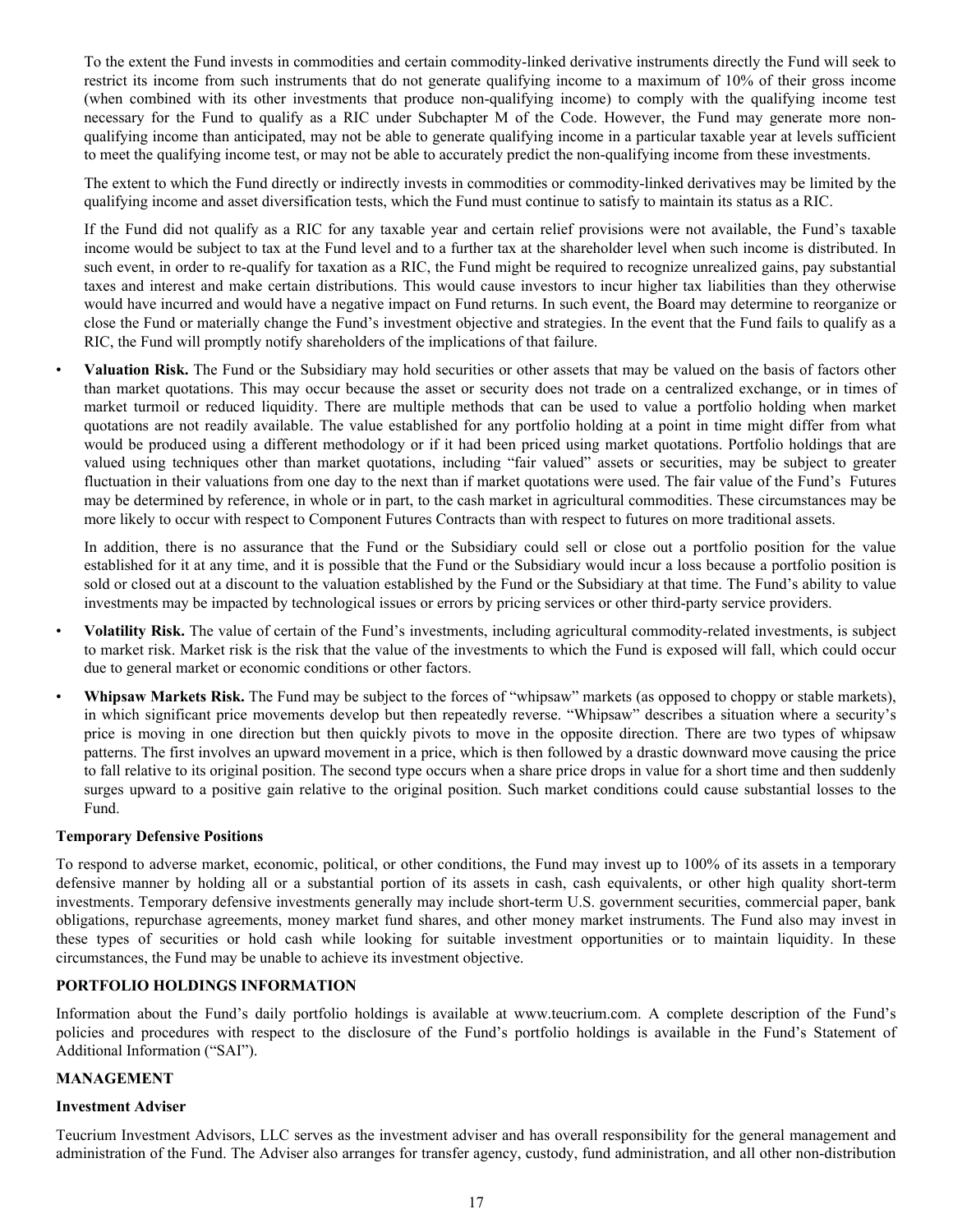related services necessary for the Fund to operate. The Adviser is a Delaware limited liability company and is located at Three Main Street, Suite 215, Burlington, Vermont 05401. The Adviser is wholly-owned by Teucrium Trading, LLC.

For the services it provides to the Fund, the Fund pays the Adviser a unified management fee, which is calculated daily and paid monthly, at an annual rate of 1.49% of the Fund's average daily net assets.

Under the Investment Advisory Agreement, the Adviser has agreed to pay all expenses of the Fund except for the fee paid to the Adviser pursuant to the Investment Advisory Agreement, interest charges on any borrowings, dividends and other expenses on securities sold short, taxes, brokerage commissions and other expenses incurred in placing orders for the purchase and sale of securities and other investment instruments, acquired fund fees and expenses, accrued deferred tax liability, extraordinary expenses, and distribution fees and expenses paid by Listed Funds Trust (the "Trust") under any distribution plan adopted pursuant to Rule 12b-1 under the 1940 Act (the "Excluded Expenses").

The basis for the Board's approval of the Fund's Investment Advisory Agreement will be available in the Fund's first Annual or Semi-Annual Report to Shareholders.

#### **Management of the Subsidiary**

The Adviser also serves as the investment adviser and has overall responsibility for the general management and administration of the Subsidiary, pursuant to a separate investment advisory agreement between the Adviser and the Subsidiary. Under the agreement, the Adviser provides the Subsidiary with the same type of management, under essentially the same terms, as it provides the Fund, including that the Adviser has agreed to pay all expenses of the Subsidiary except for the management fee paid to the Adviser pursuant to its investment management agreement with the Subsidiary, interest charges on any borrowings, taxes, brokerage commissions and other expenses incurred in placing orders for the purchase and sale of securities and other investment instruments, acquired fund fees and expenses, accrued deferred tax liability, and extraordinary expenses. The Adviser has contractually agreed to waive the management fee it receives from the Fund in an amount equal to the management fee paid to the Adviser by the Subsidiary. The agreement may be terminated by the Adviser at the conclusion of any one-year term or by the Board at any time, and when the Adviser ceases to serve as such. The Subsidiary has also entered into separate contracts for the provision of custody, transfer agency, and accounting services with the same service providers that provide those services to the Fund.

#### **Portfolio Managers**

Steve Kahler and Springer Harris are jointly and primarily responsible for the day-to-day management of the Fund's portfolio.

Mr. Kahler joined the Adviser in November 2011. He is responsible for overseeing all trading and investment decisions for the Teucrium Funds. From April 2006 until November 2011, Mr. Kahler worked for Cargill Inc., an international producer and marketer of food, agricultural, financial and industrial products and services, in the Energy Division as Senior Petroleum Trader. Mr. Kahler graduated from the University of Minnesota with a Bachelors of Agricultural Business Administration.

Mr. Harris joined the Adviser in April 2011. He has primary responsibilities for the Trade Operations for the Teucrium Funds. Prior to 2011, Mr. Harris was an Account Executive with Emergent Social Media Team at Weber Shandwick, a global public relations firm. He graduated *cum laude* with a B.A. in Business Management.

The Fund's SAI provides additional information about the Portfolio Managers' compensation structure, other accounts that the Portfolio Managers manage and the Portfolio Managers' ownership of Shares.

#### **Other Service Providers**

Foreside Fund Services, LLC (the "Distributor") is the principal underwriter and distributor of the Fund's shares. The Distributor's principal address is Three Canal Plaza, Suite 100, Portland, Maine 04101. The Distributor will not distribute shares in less than whole Creation Units, and it does not maintain a secondary market in the shares. The Distributor is a broker-dealer registered under the Securities Exchange Act of 1934 and a member of the Financial Industry Regulatory Authority, Inc. ("FINRA"). The Distributor has no role in determining the policies of the Fund or the securities that are purchased or sold by the Fund and is not affiliated with the Adviser or any of its affiliates.

U.S. Bancorp Fund Services, LLC, doing business as U.S. Bank Global Fund Services, located at 615 East Michigan Street, Milwaukee, Wisconsin 53202, serves as the administrator and transfer agent for the Fund.

U.S. Bank National Association, located at 1555 N. Rivercenter Drive, Suite 302, Milwaukee, Wisconsin 53212, serves as the custodian for the Fund.

Morgan, Lewis & Bockius LLP, located at 1111 Pennsylvania Avenue, N.W., Washington, D.C. 20004, serves as legal counsel to the Trust.

Cohen & Company, Ltd., located at 1350 Euclid Avenue, Suite 800, Cleveland, Ohio 44115, serves as the Fund's independent registered public accounting firm. The independent registered public accounting firm is responsible for auditing the annual financial statements of the Fund.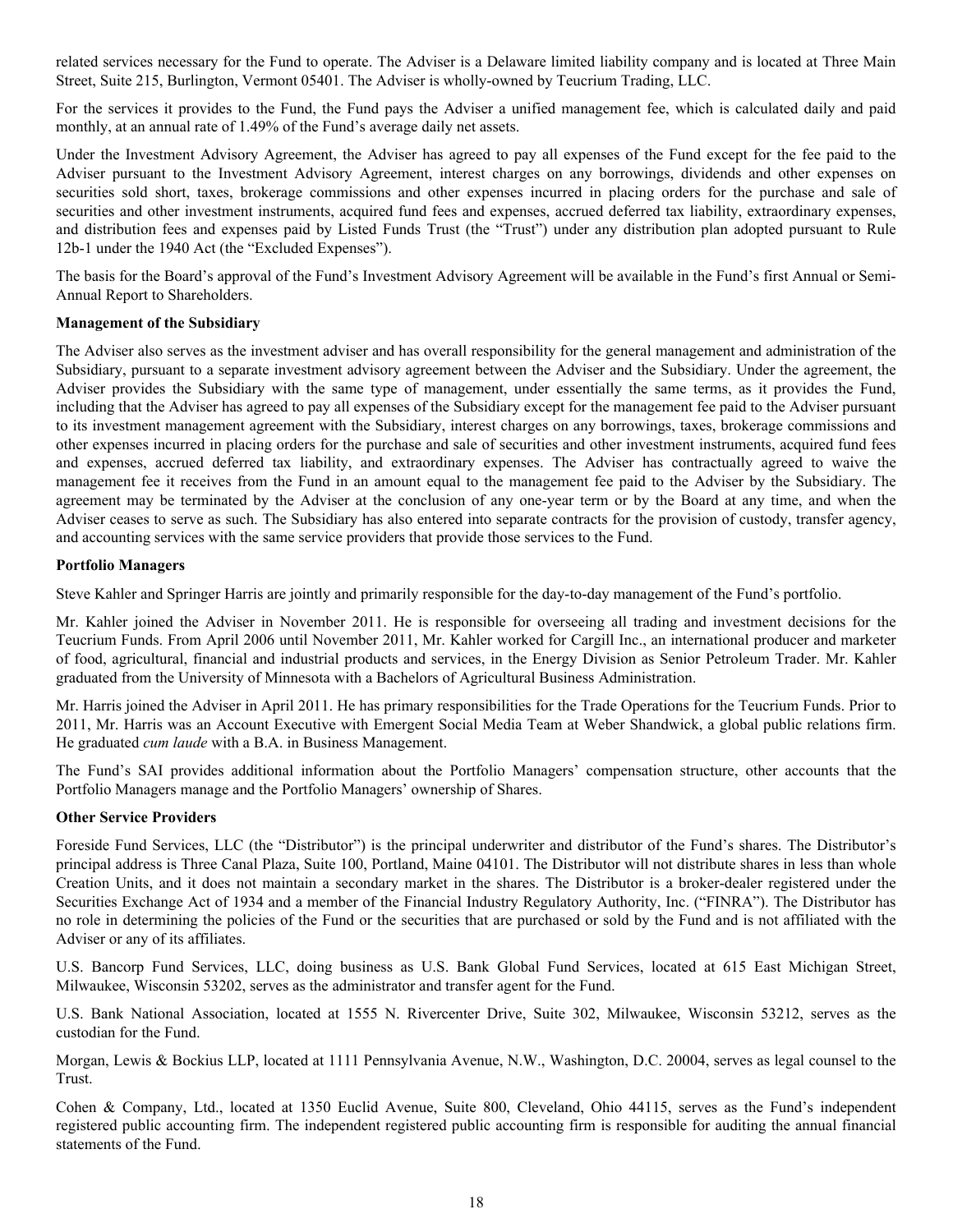#### **HOW TO BUY AND SELL SHARES**

The Fund issues and redeems Shares only in Creation Units at the NAV per share next determined after receipt of an order from an AP. Only APs may acquire Shares directly from the Fund, and only APs may tender their Shares for redemption directly to the Fund, at NAV. APs must be a member or participant of a clearing agency registered with the SEC and must execute a Participant Agreement that has been agreed to by the Distributor, and that has been accepted by the Fund's transfer agent, with respect to purchases and redemptions of Creation Units. Once created, Shares trade in the secondary market in quantities less than a Creation Unit.

Most investors buy and sell Shares in secondary market transactions through brokers. Individual Shares are listed for trading on the secondary market on the Exchange and can be bought and sold throughout the trading day like other publicly traded securities.

When buying or selling Shares through a broker, you will incur customary brokerage commissions and charges, and you may pay some or all of the spread between the bid and the offer price in the secondary market on each leg of a round trip (purchase and sale) transaction. In addition, because secondary market transactions occur at market prices, you may pay more than NAV when you buy Shares, and receive less than NAV when you sell those Shares.

#### **Book Entry**

Shares are held in book-entry form, which means that no stock certificates are issued. The Depository Trust Company ("DTC") or its nominee is the record owner of all outstanding Shares.

Investors owning Shares are beneficial owners as shown on the records of DTC or its participants. DTC serves as the securities depository for all Shares. DTC's participants include securities brokers and dealers, banks, trust companies, clearing corporations and other institutions that directly or indirectly maintain a custodial relationship with DTC. As a beneficial owner of Shares, you are not entitled to receive physical delivery of stock certificates or to have Shares registered in your name, and you are not considered a registered owner of Shares. Therefore, to exercise any right as an owner of Shares, you must rely upon the procedures of DTC and its participants. These procedures are the same as those that apply to any other securities that you hold in book entry or "street name" through your brokerage account.

#### **Frequent Purchases and Redemptions of Shares**

The Fund imposes no restrictions on the frequency of purchases and redemptions of Shares. In determining not to approve a written, established policy, the Board evaluated the risks of market timing activities by Fund shareholders. Purchases and redemptions by APs, who are the only parties that may purchase or redeem Shares directly with the Fund, are an essential part of the ETF process and help keep Share trading prices in line with NAV. As such, the Fund accommodates frequent purchases and redemptions by APs. However, frequent purchases and redemptions for cash may increase tracking error and portfolio transaction costs and may lead to the realization of capital gains. To minimize these potential consequences of frequent purchases and redemptions, the Fund employs fair value pricing and may impose transaction fees on purchases and redemptions of Creation Units to cover the custodial and other costs incurred by the Fund in effecting trades. In addition, the Fund and the Adviser reserve the right to reject any purchase order at their discretion.

#### **Determination of Net Asset Value**

The Fund's NAV is calculated as of the scheduled close of regular trading on the New York Stock Exchange (the "NYSE"), generally 4:00 p.m. Eastern time, each day the NYSE is open for business. The NAV is calculated by dividing the Fund's net assets by its Shares outstanding.

In calculating its NAV, the Fund generally values its assets on the basis of market quotations, last sale prices, or estimates of value furnished by a pricing service or brokers who make markets in such instruments. The values of non-U.S. dollar denominated securities are converted to U.S. dollars using foreign currency exchange rates generally determined as of 4:00 p.m., Eastern time (NYSE close). If such information is not available for a security held by the Fund or is determined to be unreliable, the security will be valued at fair value estimates under guidelines established by the Board (as described below).

Applicable federal tax requirements generally limit the degree to which the Fund may invest in the Subsidiary to an amount not exceeding 25% of its total assets. The Subsidiary prices its portfolio investments pursuant to the same pricing and valuation methodologies and procedures employed by the Fund. The Subsidiary offers to redeem all or a portion of its shares at the current NAV per share every day the Fund is open for business. The value of shares of the Subsidiary will fluctuate with the value of the Subsidiary's portfolio investments.

#### **Fair Value Pricing**

The Board has adopted procedures and methodologies to fair value Fund securities whose market prices are not "readily available" or are deemed to be unreliable. For example, such circumstances may arise when: (i) a security has been de-listed or has had its trading halted or suspended; (ii) a security's primary pricing source is unable or unwilling to provide a price; (iii) a security's primary trading market is closed during regular market hours; or (iv) a security's value is materially affected by events occurring after the close of the security's primary trading market. Generally, when fair valuing a security, the Fund will take into account all reasonably available information that may be relevant to a particular valuation including, but not limited to, fundamental analytical data regarding the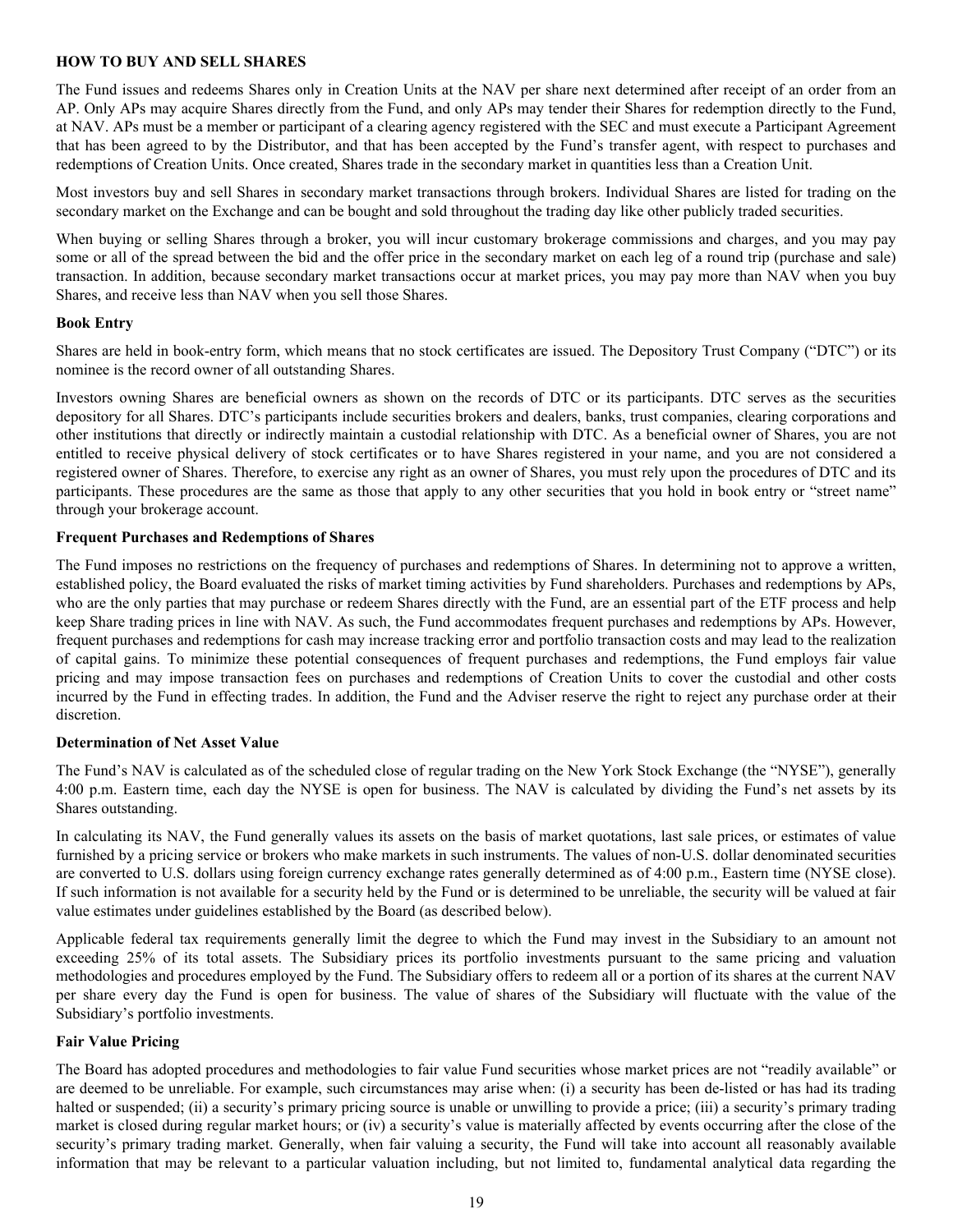issuer, information relating to the issuer's business, recent trades or offers of the security, general and/or specific market conditions and the specific facts giving rise to the need to fair value the security. Fair value determinations are made in good faith and in accordance with the fair value methodologies included in the Board-adopted valuation procedures. Due to the subjective and variable nature of fair value pricing, there can be no assurance that the Adviser will be able to obtain the fair value assigned to the security upon the sale of such security.

#### **Investments by Registered Investment Companies**

Section  $12(d)(1)$  of the 1940 Act restricts investments by registered investment companies in the securities of other investment companies. Registered investment companies are permitted to invest in the Fund beyond the limits set forth in section  $12(d)(1)$ , subject to certain terms and conditions, including that such investment companies enter into an agreement with the Fund.

#### **Delivery of Shareholder Documents – Householding**

Householding is an option available to certain investors of the Fund. Householding is a method of delivery, based on the preference of the individual investor, in which a single copy of certain shareholder documents can be delivered to investors who share the same address, even if their accounts are registered under different names. Householding for the Fund is available through certain brokerdealers. If you are interested in enrolling in householding and receiving a single copy of prospectuses and other shareholder documents, please contact your broker-dealer. If you are currently enrolled in householding and wish to change your householding status, please contact your broker-dealer.

#### **DIVIDENDS, DISTRIBUTIONS, AND TAXES**

#### **Dividends and Distributions**

The Fund expects to pay out dividends, if any, and distribute any net realized capital gains to its shareholders at least annually. The Fund will declare and pay capital gain distributions, if any, in cash. Distributions in cash may be reinvested automatically in additional whole Shares only if the broker through whom you purchased Shares makes such option available. Your broker is responsible for distributing the income and capital gain distributions to you.

#### **Taxes**

The following discussion is a summary of some important U.S. federal income tax considerations generally applicable to investments in the Fund. Your investment in the Fund may have other tax implications. Please consult your tax adviser about the tax consequences of an investment in Shares, including the possible application of foreign, state, and local tax laws. This summary does not apply to shares held in an IRA or other tax-qualified plans, which are generally not subject to current tax. Transactions relating to shares held in such accounts may, however, be taxable at some time in the future. This summary is based on current tax laws, which may change.

The Fund intends to elect and to qualify each year for treatment as a RIC. If it meets certain minimum distribution requirements, a RIC is not subject to tax at the fund level on income and gains from investments that are timely distributed to shareholders. However, the Fund's failure to qualify as a RIC or to meet minimum distribution requirements would result (if certain relief provisions were not available) in fund-level taxation and, consequently, a reduction in income available for distribution to shareholders.

Unless your investment in Shares is made through a tax-exempt entity or tax-advantaged account, such as an IRA plan, you need to be aware of the possible tax consequences when the Fund makes distributions, when you sell your Shares listed on the Exchange, and when you purchase or redeem Creation Units (APs only).

#### **Taxes on Distributions**

The Fund intends to distribute, at least annually, substantially all of its net investment income and net capital gains. For federal income tax purposes, distributions of investment income are generally taxable as ordinary income or qualified dividend income. Taxes on distributions of capital gains (if any) are determined by how long the Fund owned the investments that generated them, rather than how long a shareholder has owned his or her Shares. Sales of assets held by the Fund for more than one year generally result in longterm capital gains and losses, and sales of assets held by the Fund for one year or less generally result in short-term capital gains and losses. Distributions of the Fund's net capital gain (the excess of net long-term capital gains over net short-term capital losses) that are reported by the Fund as capital gain dividends ("Capital Gain Dividends") will be taxable as long-term capital gains, which for noncorporate shareholders are subject to tax at reduced rates of up to 20% (lower rates apply to individuals in lower tax brackets). Distributions of short-term capital gain will generally be taxable as ordinary income. Dividends and distributions are generally taxable to you whether you receive them in cash or reinvest them in additional Shares.

Distributions reported by the Fund as "qualified dividend income" are generally taxed to non-corporate shareholders at rates applicable to long-term capital gains, provided holding period and other requirements are met. "Qualified dividend income" generally is income derived from dividends paid by U.S. corporations or certain foreign corporations that are either incorporated in a U.S. possession or eligible for tax benefits under certain U.S. income tax treaties. In addition, dividends that the Fund receives in respect of stock of certain foreign corporations may be qualified dividend income if that stock is readily tradable on an established U.S. securities market. The Fund's investment strategies will significantly limit its ability to distribute dividends eligible to be treated as qualified dividend income. Corporate shareholders may be entitled to a dividends received deduction for the portion of dividends they receive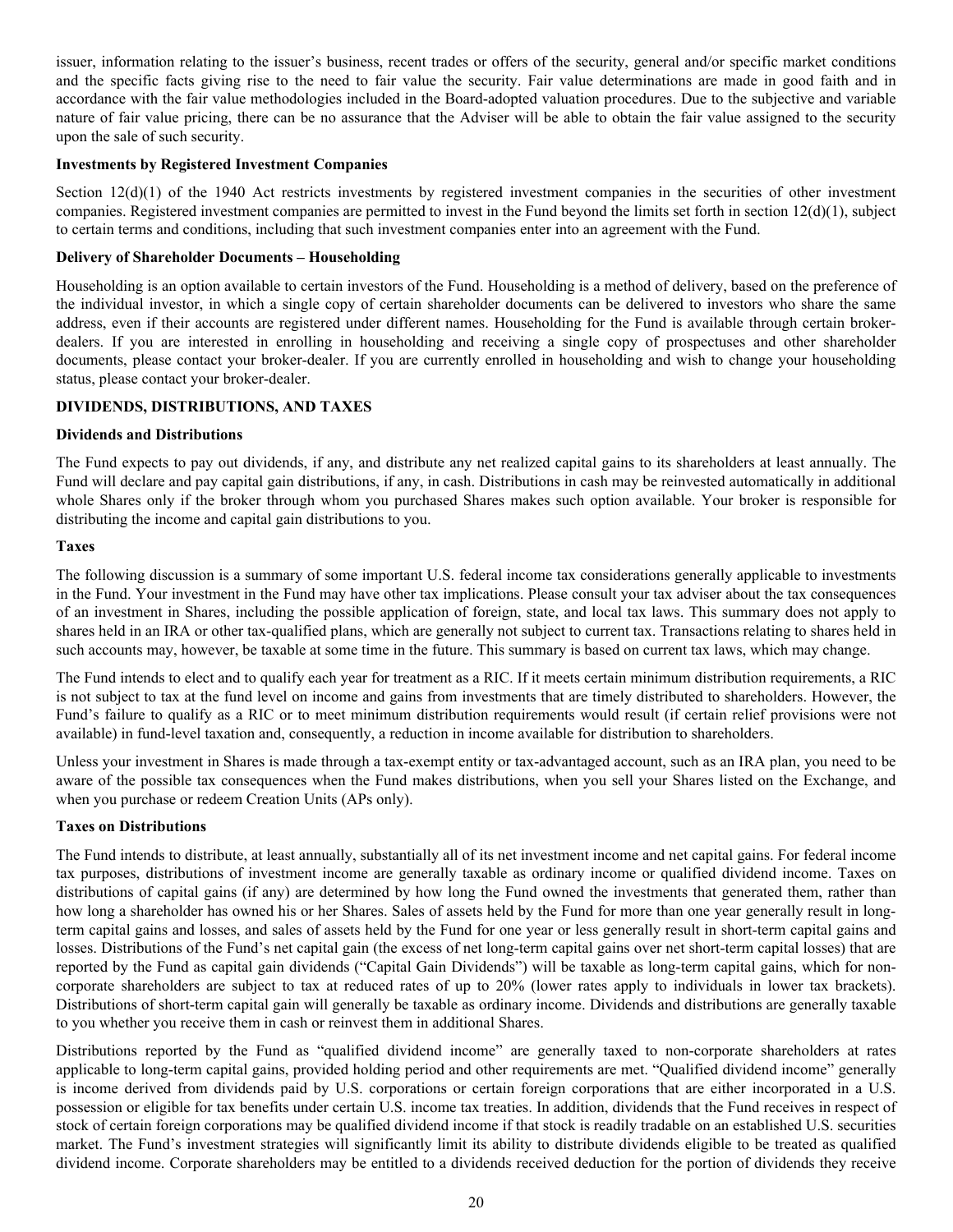from the Fund that are attributable to dividends received by the Fund from U.S. corporations, subject to certain limitations. The Fund's investment strategies will significantly limit its ability to distribute dividends eligible for the dividends received deduction for corporate shareholders.

Shortly after the close of each calendar year, you will be informed of the amount and character of any distributions received from the Fund.

In general, your distributions are subject to federal income tax for the year in which they are paid. Certain distributions paid in January, however, may be treated as paid on December 31 of the prior year. Distributions are generally taxable even if they are paid from income or gains earned by the Fund before your investment (and thus were included in the Shares' NAV when you purchased your Shares).

You may wish to avoid investing in the Fund shortly before a dividend or other distribution, because such a distribution will generally be taxable even though it may economically represent a return of a portion of your investment.

If you are neither a resident nor a citizen of the United States or if you are a foreign entity, distributions (other than Capital Gain Dividends) paid to you by the Fund will generally be subject to a U.S. withholding tax at the rate of 30%, unless a lower treaty rate applies. Gains from the sale or other disposition of your Shares from non-U.S. shareholders generally are not subject to U.S. taxation, unless you are a nonresident alien individual who is physically present in the U.S. for 183 days or more per year. The Fund may, under certain circumstances, report all or a portion of a dividend as an "interest-related dividend" or a "short-term capital gain dividend," which would generally be exempt from this 30% U.S. withholding tax, provided certain other requirements are met. Different tax consequences may result if you are a foreign shareholder engaged in a trade or business within the United States or if a tax treaty applies.

Under legislation generally known as "FATCA" (the Foreign Account Tax Compliance Act), the Fund is required to withhold 30% of certain ordinary dividends it pays to shareholders that are foreign entities and that fail to meet prescribed information reporting or certification requirements.

The Fund (or a financial intermediary, such as a broker, through which a shareholder owns Shares) generally is required to withhold and remit to the U.S. Treasury a percentage of the taxable distributions and sale proceeds paid to any shareholder who fails to properly furnish a correct taxpayer identification number, who has underreported dividend or interest income, or who fails to certify that the shareholder is not subject to such withholding.

#### **Taxes When Shares are Sold on the Exchange**

Any capital gain or loss realized upon a sale of Shares generally is treated as a long-term capital gain or loss if Shares have been held for more than one year and as a short-term capital gain or loss if Shares have been held for one year or less. However, any capital loss on a sale of Shares held for six months or less is treated as long-term capital loss to the extent of Capital Gain Dividends paid with respect to such Shares. Any loss realized on a sale will be disallowed to the extent Shares of the Fund are acquired, including through reinvestment of dividends, within a 61-day period beginning 30 days before and ending 30 days after the disposition of Shares. The ability to deduct capital losses may be limited.

The cost basis of Shares of the Fund acquired by purchase will generally be based on the amount paid for the Shares and then may be subsequently adjusted for other applicable transactions as required by the Code. The difference between the selling price and the cost basis of Shares generally determines the amount of the capital gain or loss realized on the sale or exchange of Shares. Contact the broker through whom you purchased your Shares to obtain information with respect to the available cost basis reporting methods and elections for your account.

#### **Taxes on Purchases and Redemptions of Creation Units**

An AP having the U.S. dollar as its functional currency for U.S. federal income tax purposes who exchanges securities for Creation Units generally recognizes a gain or a loss. The gain or loss will be equal to the difference between the value of the Creation Units at the time of the exchange and the exchanging AP's aggregate basis in the securities delivered, plus the amount of any cash paid for the Creation Units. An AP who exchanges Creation Units for securities will generally recognize a gain or loss equal to the difference between the exchanging AP's basis in the Creation Units and the aggregate U.S. dollar market value of the securities received, plus any cash received for such Creation Units. The Internal Revenue Service may assert, however, that a loss that is realized upon an exchange of securities for Creation Units may not be currently deducted under the rules governing "wash sales" (for an AP who does not mark-to-market its holdings) or on the basis that there has been no significant change in economic position. APs exchanging securities should consult their own tax adviser with respect to whether wash sale rules apply and when a loss might be deductible.

Any gain or loss realized upon redemption of Creation Units is treated as capital gain or loss or ordinary gain or loss depending on the circumstances. Any capital gain or loss realized upon redemption of Creation Units is generally treated as long-term capital gain or loss if Shares have been held for more than one year and as a short-term capital gain or loss if Shares have been held for one year or less.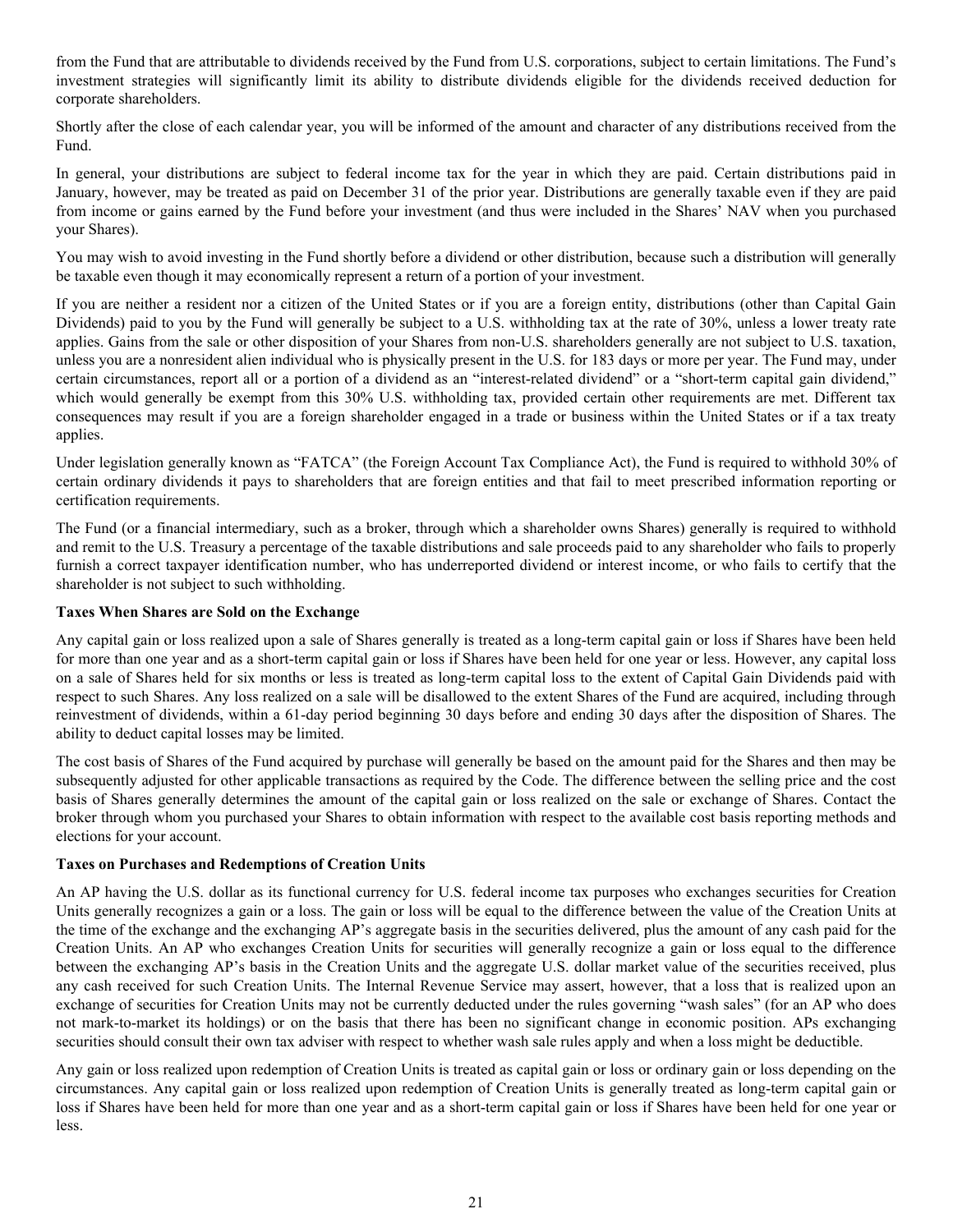The Fund may include a payment of cash in addition to, or in place of, the delivery of a basket of securities upon the redemption of Creation Units. The Fund may sell portfolio securities to obtain the cash needed to distribute redemption proceeds. This may cause the Fund to recognize investment income and/or capital gains or losses that it might not have recognized if it had completely satisfied the redemption in kind. As a result, the Fund may be less tax efficient if it includes such a cash payment in the proceeds paid upon the redemption of Creation Units.

#### **Taxation of the Subsidiary**

There is, at present, no direct taxation in the Cayman Islands and interest, dividends and gains payable to the Subsidiary will be received free of all Cayman Islands taxes. The Subsidiary is registered as an "exempted company" pursuant to the Companies Law (as amended). The Subsidiary has received an undertaking from the Governor in Cabinet of the Cayman Islands to the effect that, for a period of twenty years from the date of the undertaking, no law that thereafter is enacted in the Cayman Islands imposing any tax or duty to be levied on profits, income or on gains or appreciation, or any tax in the nature of estate duty or inheritance tax, will apply to any property comprised in or any income arising under the Subsidiary, or to the shareholders thereof, in respect of any such property or income.

#### **Investments in Complex Securities**

The Fund may gain most of its exposure to the commodities markets through its investment in its Subsidiary, which invests directly in commodity-linked derivative instruments. The Fund's investment in its Subsidiary is expected to provide the Fund with exposure to the commodities markets within the limitations of the federal tax requirements of Subchapter M of the Code for qualification as a RIC. The "Subpart F" income (defined in Section 951 of the Code to include passive income, including from commodity-linked derivatives) of the Fund attributable to its investment in its Subsidiary is "qualifying income" to the Fund to the extent that such income is derived with respect to the Fund's business of investing in stock, securities or currencies. The Fund expects its "Subpart F" income attributable to its investment in its Subsidiary to be derived with respect to the Fund's business of investing in stock, securities or currencies and accordingly expects its "Subpart F" income attributable to its investment in its Subsidiary to be treated as "qualifying income." The Adviser will carefully monitor the Fund's investments in its Subsidiary to ensure that no more than 25% of the Fund's assets are invested in its Subsidiary.

Certain of the Fund's investments, such as investments in commodity-linked derivatives, when made directly, may not produce qualifying income to the Fund. To the extent the Fund invests in commodity-linked derivatives, the Fund will seek to restrict its income from such instruments that do not generate qualifying income to a maximum of 10% of its gross income (when combined with its other investments that produce non-qualifying income).

If the Fund fails to qualify as a RIC and to avail itself of certain relief provisions, it would be subject to tax at the regular corporate rate without any deduction for distributions to shareholders, and its distributions would generally be taxable as dividends. Please see the SAI for a more detailed discussion, including the availability of certain relief provisions for certain failures by the Fund to qualify as a RIC.

#### **Net Investment Income Tax**

U.S. individuals with income exceeding specified thresholds are subject to a 3.8% tax on all or a portion of their "net investment income," which includes interest, dividends, and certain capital gains (generally including capital gains distributions and capital gains realized on the sale of Shares). This 3.8% tax also applies to all or a portion of the undistributed net investment income of certain shareholders that are estates and trusts.

#### **Foreign Taxes**

To the extent the Fund invests in foreign securities, it may be subject to foreign withholding taxes with respect to dividends or interest the Fund received from sources in foreign countries.

*The foregoing discussion summarizes some of the possible consequences under current federal tax law of an investment in the Fund. It is not a substitute for personal tax advice. You also may be subject to state and local tax on Fund distributions and sales of Shares. Consult your personal tax adviser about the potential tax consequences of an investment in Shares under all applicable tax laws. For more information, please see the section entitled "Federal Income Taxes" in the SAI.*

#### **DISTRIBUTION**

The Board has adopted a Distribution and Service Plan (the "Plan") pursuant to Rule 12b-1 under the 1940 Act. In accordance with the Plan, the Fund is authorized to pay an amount up to 0.25% of its average daily net assets each year for certain distribution-related activities and shareholder services.

No Rule 12b-1 fees are currently paid by the Fund, and there are no plans to impose these fees. However, in the event Rule 12b-1 fees are charged in the future, because the fees are paid out of Fund assets, over time these fees will increase the cost of your investment and may cost you more than certain other types of sales charges.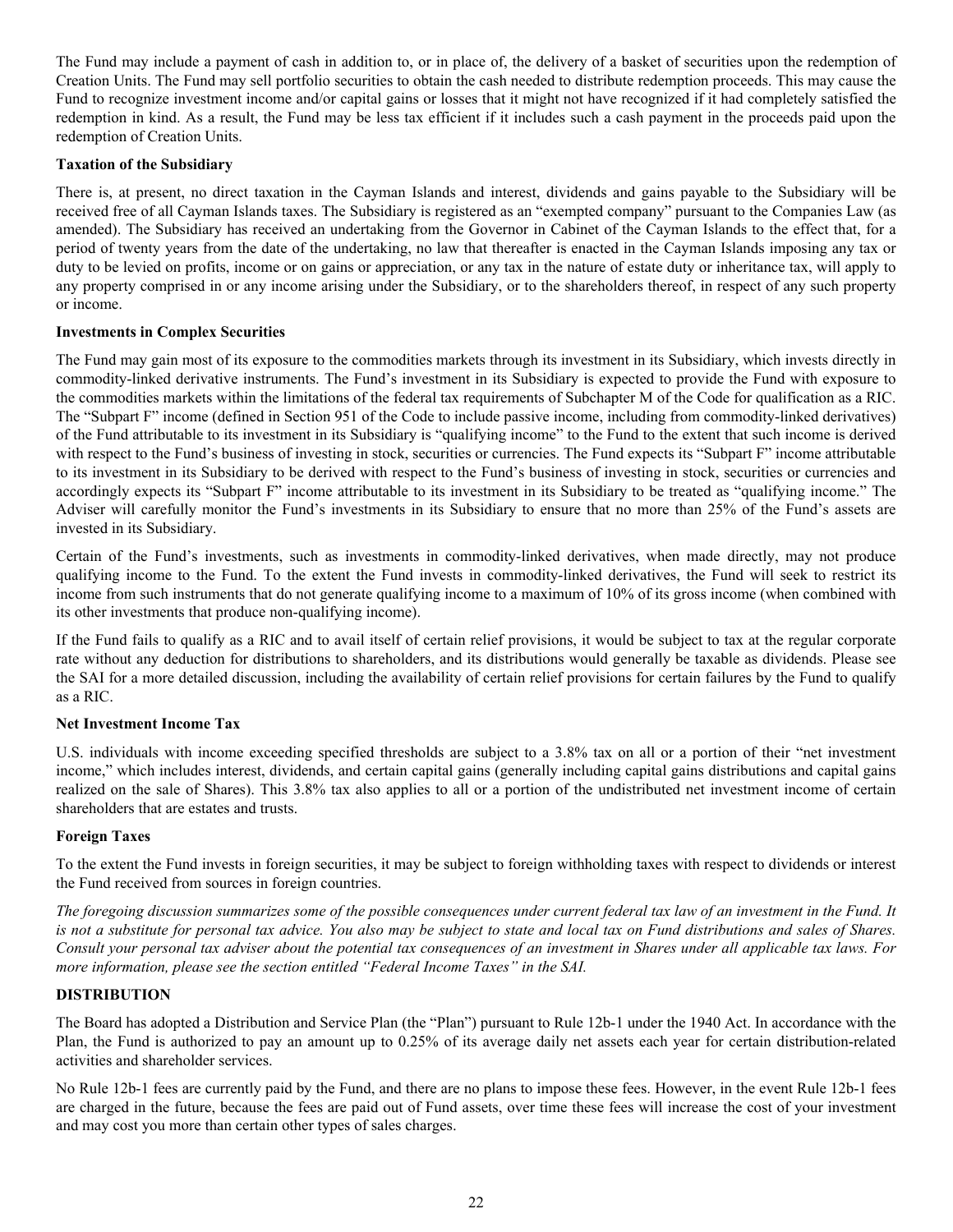#### **PREMIUM/DISCOUNT INFORMATION**

Information regarding how often Shares traded on the Exchange at a price above (*i.e.*, at a premium) or below *(i.e.*, at a discount) the NAV per share is available on the Fund's website at www.teucrium.com.

#### **ADDITIONAL NOTICES**

Shares are not sponsored, endorsed, or promoted by the Exchange. The Exchange is not responsible for, nor has it participated in the determination of, the timing, prices, or quantities of Shares to be issued, nor in the determination or calculation of the equation by which Shares are redeemable. The Exchange has no obligation or liability to owners of Shares in connection with the administration, marketing, or trading of Shares.

Without limiting any of the foregoing, in no event shall the Exchange have any liability for any lost profits or indirect, punitive, special, or consequential damages even if notified of the possibility thereof.

The Adviser and the Fund make no representation or warranty, express or implied, to the owners of Shares or any member of the public regarding the advisability of investing in securities generally or in the Fund particularly.

#### **FINANCIAL HIGHLIGHTS**

Financial information is not available because the Fund had not commenced operations prior to the date of this Prospectus.